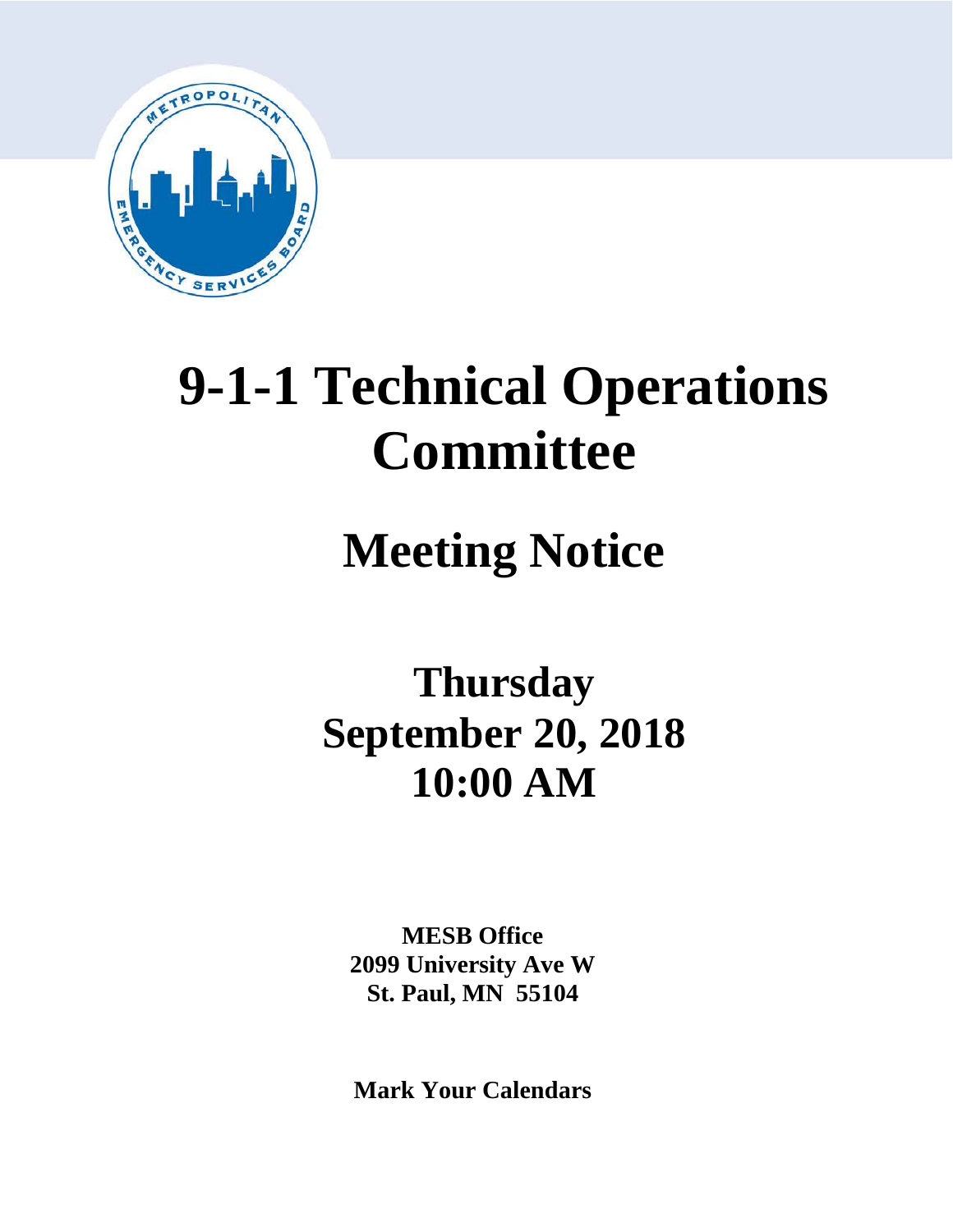# **Metropolitan Emergency Services Board**

## **9-1-1 Technical Operations Committee Tentative Agenda September 20, 2018**

1. Call to Order

# 2. Approval of Minutes / Agenda

- A. Approval of the Agenda
- B. Approval of the Minutes

## 3. Action Items

- A. Foreign Language Text Message
- B. Identify Grant Priorities for 2019-2020
- C. August 1 System Failure Notification Process Discussion

# 4. Unfinished Business

- A. Next Generation 9-1-1
	- 1. Text-to-9-1-1 implementation
		- a) Text-to-911 Regional Sunset Agreements
	- 2. Firewall implementation
	- 3. Wireless Handset Location
		- a) CTIA Announcement (attached)
		- b) West Announcement (attached)

## 5. Pending Business

- A. Continuity of Operations Plans (COOP)
- B. Metro National Weather Service Standard Changes Needed?

## 6. Reports

- A. Data Issues Report Wireless, Wireline, VoIP, GIS (see attached)
- B. PSAP Operations Round Table Work Group Report
- C. SECB NG9-1-1 Committee Report
- **7.** Adjourn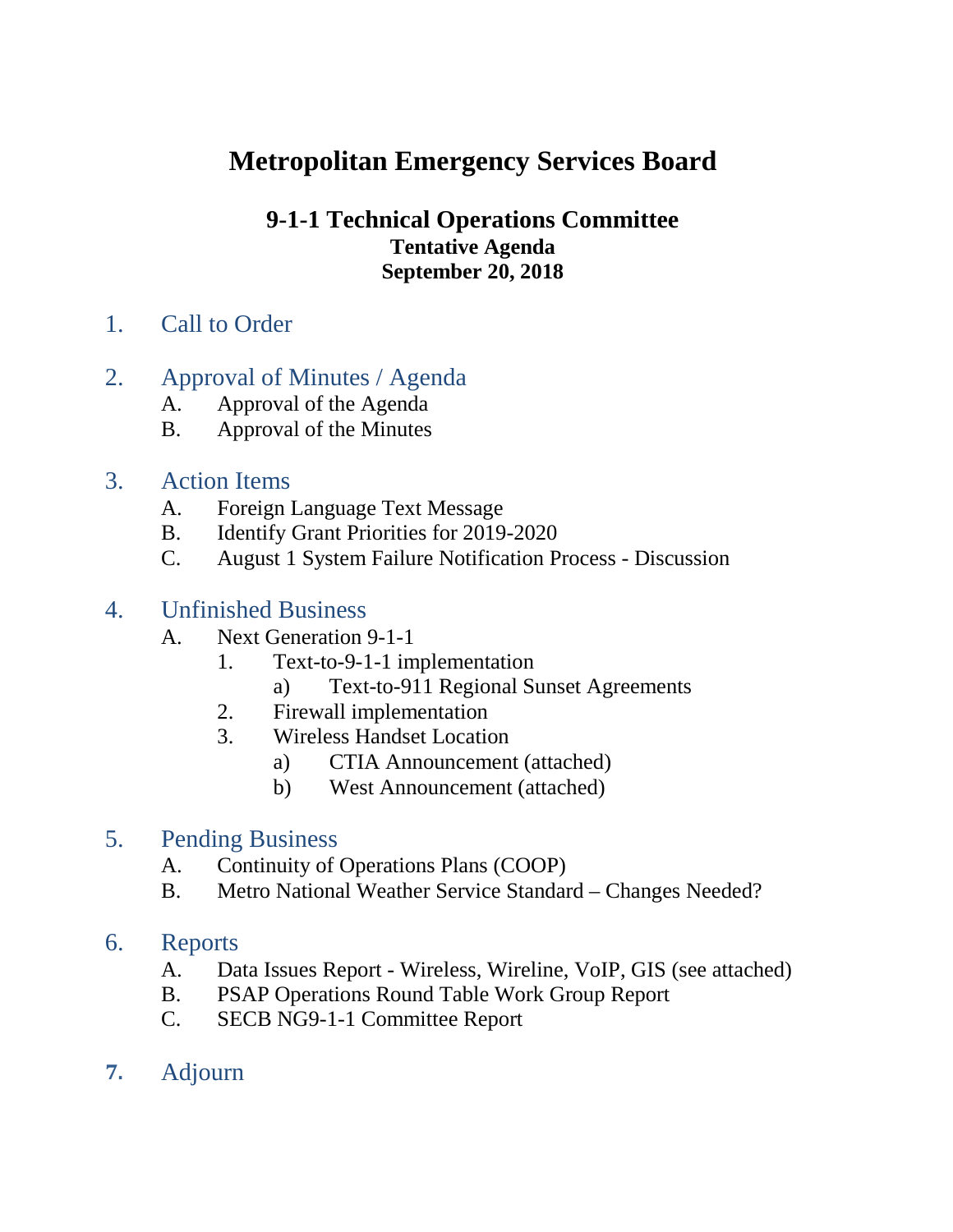#### **Metropolitan Emergency Services Board**

#### **9-1-1 Technical Operations Committee Draft Meeting Minutes July 19, 2018**

#### **Committee Members**

| $\boldsymbol{\mathrm{X}}$ | Heather Hunt, Minneapolis (Chair)         | X | Kevin Schwartz, Hennepin     |
|---------------------------|-------------------------------------------|---|------------------------------|
|                           | Val Sprynczynatyk, Anoka (Vice-<br>Chair) |   | Lisa Lovering, Isanti        |
| X                         | Bob Dowd, Isanti                          | X | Nancie Pass, Ramsey          |
| X                         | Jim Scanlon, Bloomington PD               | X | Jonathan Rasch, Ramsey       |
| X                         | Tim Walsh, Carver                         |   | Angie Iverson, Scott         |
| X                         | Jon Eckel, Chisago                        |   | Darlene Pankonie, Washington |
| X                         | Cheryl Pritzlaff, Dakota                  |   | Sara Halverson, Washington   |
|                           | Troy Ruby, Dakota                         |   |                              |

#### **Alternates**

| Jeff Schlumpberger, Hennepin | Bob Shogren, Isanti              |
|------------------------------|----------------------------------|
| Deb Paige, Carver            | Christine McPherson, Minneapolis |
| Susan Bowler, Carver         | Jill Martens, Scott              |
| Vicki Nelson, Dakota         | Kari Morrissey, Anoka            |

#### **Others Attending**

Scott Haas, Scott Co. Lisa Vik, Eden Prairie

Heidi Hieserich, Airport Rhonda Criss, CenturyLink Lauren Petersen, Airport Dominic Taylor, North Memorial Frank Jarman, Motorola Chad Loeffler, Metro Transit Dustin Leslie, ECN Mike Melby, North Memorial Tony Martin, Edina Scott Wosje, Northland Business Sys.

#### **MESB Staff**

| <b>Troy Tretter</b> | Jill Rohret  |
|---------------------|--------------|
| Marcia Broman       | Martha Ziese |
| Pete Eggimann       |              |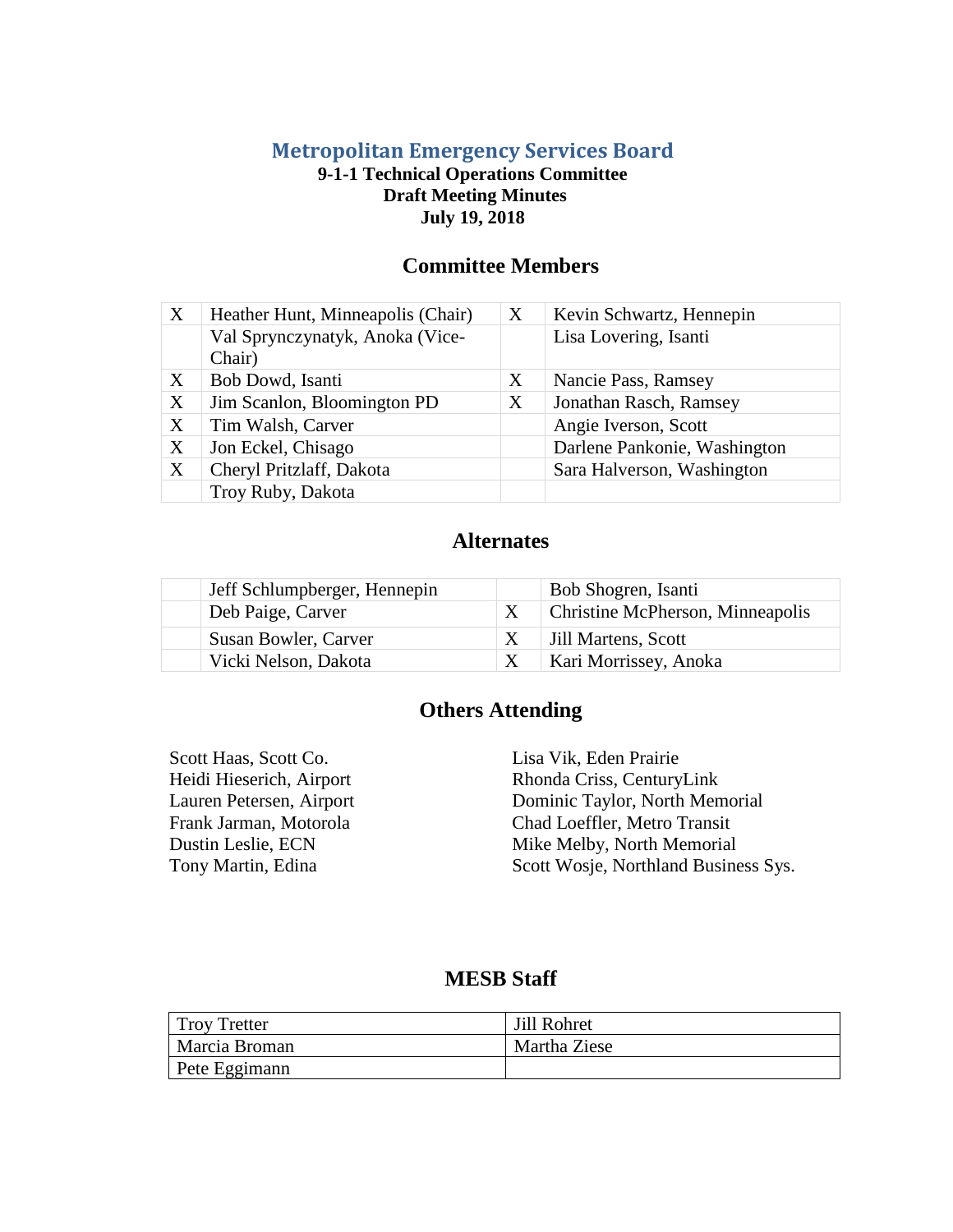# **1. Call to Order**

Heather Hunt called the meeting to order at 10:02. Introductions.

## **2. Approval of Minutes / Agenda**

#### A. Approval of Agenda

Hunt asked if there were any changes or additions to the tentative agenda. There were no changes or additions, so Hunt asked for a motion to approve the tentative meeting agenda as it was distributed. for the May 17, 2018 TOC and the minutes from April 19, 2018.

*Motion (Pritzlaff / Dowd) to approve the July 19, 2018 TOC agenda as distributed. Approved*

#### B. Approval of Minutes

Hunt asked if there were any corrections or additions to the draft minutes from the May 17, 2018 meeting as distributed. There were none, so Hunt asked for a motion to approve the minutes as distributed.

*Motion (Pass / Schwartz) to approve the May 17, 2018 minutes as distributed. Approved.*

#### **3. Action Items**

#### A. Wireless Reseller 24x7 Access Issues?

Pete Eggimann asked committee members if they were having trouble getting through to the 24x7 numbers provided by the wireless carrier resellers. He related that Minneapolis had recently tried to contact a wireless reseller and could not get an answer on the 24x7 number. Committee members agreed that this was not an isolated incident and that the ability to contact a reseller was inconsistent at best. Pete said he would follow up with Dan Craigie at ECN and also check with NENA to see if there was any work underway nationally to improve the ability of PSAPs to get assistance from the wireless resellers.

## B. Metro National Weather Service Standard – Changes Needed?

Troy Tretter said that this National Weather Service metro standard was modified in November 2017 and took effect in January of 2018. The proposed changes are meant to clarify procedure not to change the procedure. Upon approval from the 9-1-1 TOC it will proceed on to the Radio TOC and then the MESB for approval.

It was agreed that bullet points were the best layout for this standard. Troy will come back with changes for the TOC review.

#### **4. Unfinished Business**

#### Next Generation 9-1-1  $A<sub>1</sub>$

#### 1. Text-to-9-1-1 Implementation

Dustin Leslie told the committee that Carver Co. is next up for implementation, and that Eden Prairie and Dakota Communications Center are expected to be next.

a) Text-to-9-1-1 Regional PSAP Sunset Agreements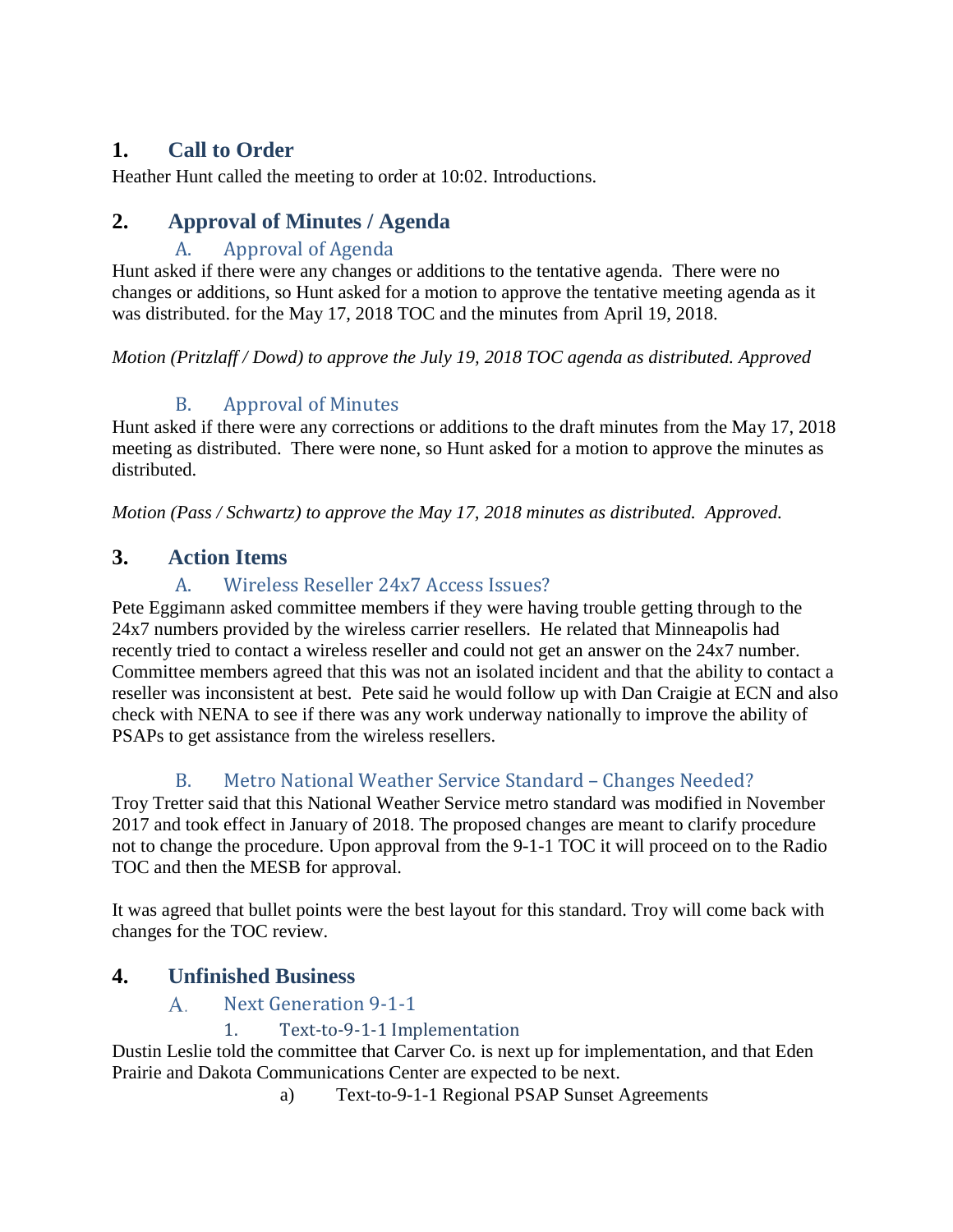Pete Eggimann told committee members that the draft agreement language provided by ECN is included in the meeting packet. It looks like three or four of the metro PSAPs will not be ready to take their own text messages by the end of the year and will need to reach an agreement with another PSAP to take text messages on their behalf. Kevin Schwartz said that ideally the Hennepin Co. PSAP would prefer to only continue providing to the other Hennepin Co. PSAPs. CenturyLink will confirm whether West is capable of routing text messages to other PSAPs in addition to the designated regional PSAP and be able to report back at the September meeting. Text deployments were scheduled through mid-November last year but became more difficult to schedule after then until January because of the holidays.

#### 2. Firewall implementation

(No update)

#### $B<sub>1</sub>$ By-law Change

Rohret said that the Bylaws were approved by the MESB last week. Now, appointments or reappointments will need to be made by the governing body. Not all entities do appointments the same way; the bylaws take that in to account. All members must be reappointed by the end of 2018 by their governing body. Pete will follow up with an email to PSAPs regarding the reappointments.

#### **5. Pending Business**

#### A. Continuity of Operations Plans (COOP)

Pete updated the committee that over half of the metro PSAPs had already filed their COOP plans with him for inclusion in the Consolidated 9-1-1 Plan and filing with ECN. Of the remaining PSAPs, only two have not responded to the MESB or ECN and the rest have asked for an extension. Pete encouraged the PSAPs to complete the work on the plans as soon as possible and said he would follow-up with the two PSAPs that had not responded.

## **6. Reports**

## A. Data Issues -Wireless, Wireline, VoIP, GIS (see attached)

Marcia Broman highlighted a couple of items in the report for the committee. She reminded the members that the issue regarding Verizon Phase 1 calls are displaying uncertainty factors of "0" is still being worked and has not been resolved. This change is related to Verizon's decision to migrate away from West over to Comtech.

Marcia also reported that it now appeared that the wireless routing assignment process was going to be transitioned off the WERM online system. She said the MESB was willing to continue to assign the routing for new wireless sites or sectors on behalf of the PSAPs but would like approval from all of the PSAPs authorizing the MESB to perform this service.

Along with the transition off the WERM system, Marcia would like to review the wireless data elements that make up the ALI screen content. She wants to know which data elements the PSAPs believe are critical and if there are elements that the PSAPs never use that could be removed to make the ALI display simpler and easier to understand.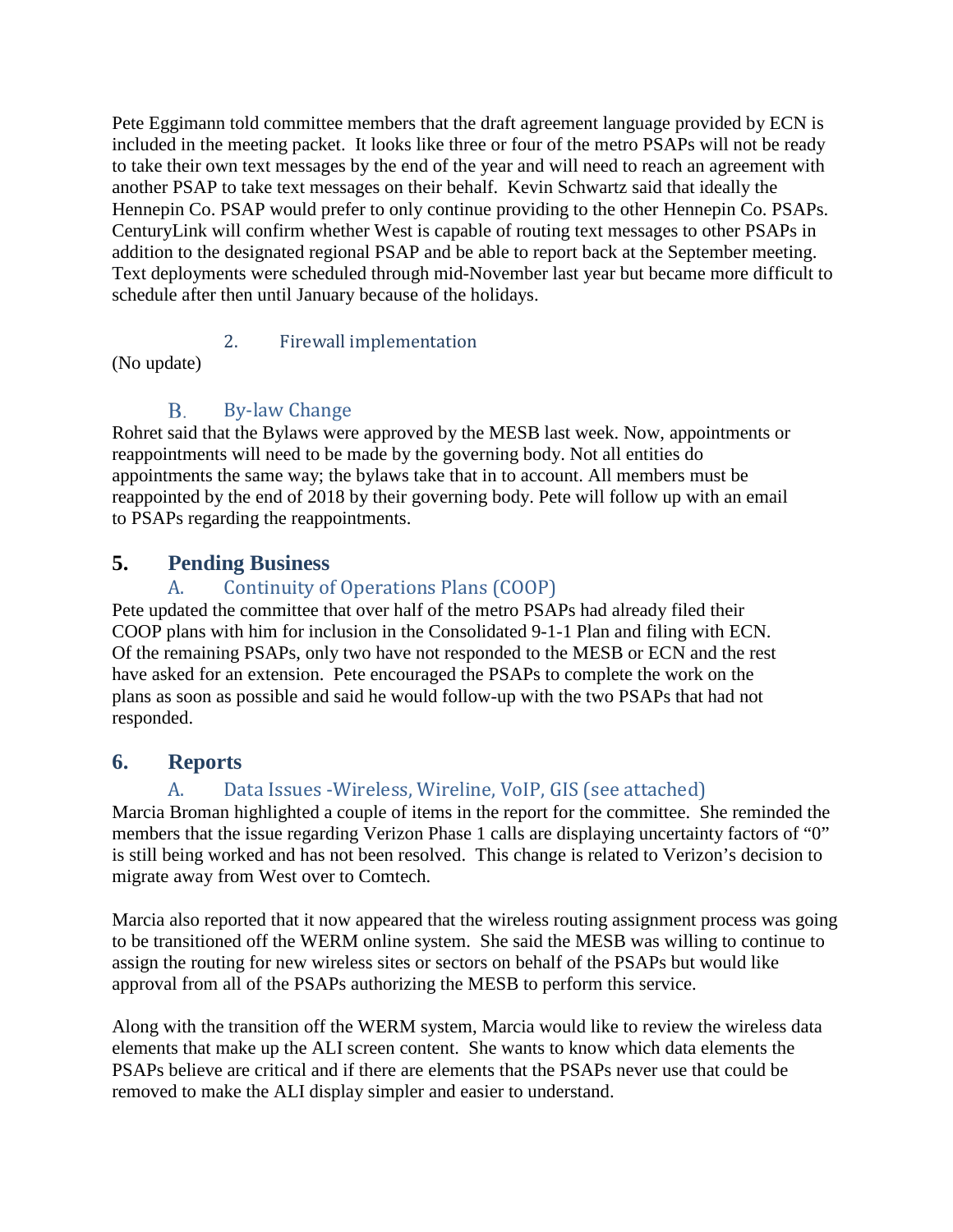#### B. PSAP Operations Roundtable Work Group

Heidi Hieserich reported to the committee that the Roundtable work group met at the Dakota Communications Center on July 10. The work group is proposing a very simple form for submitting change management requests and suggestions for the new telecommunicator training curriculum. A draft copy is included in the meeting packet. It will be hosted on the Base Camp site. The forms would be reviewed quarterly by a smaller work group before the regular PSAP roundtable meeting. The work group is also recommending that an annual review of the entire training curriculum be conducted where different portions of the manual would be divided out for several participating PSAPs to review and make recommendations on any changes and/or updates they believe should be considered.

*Motion (Pass/Dowd) to accept report and draft of change management form. Motion carried.*

#### C. SECB NG9-1-1 Committee Report

Christine McPherson told committee members that the SECB NG9-1-1 Committee had met the day before on July 18. The committee discussed the need for agreements to get in place on which PSAPs were going to handle text messages for the PSAPs who were not ready yet, since the original commitment of the regional PSAPs is up at the end of 2018.

The draft SECB ECN Strategic Plan for 2019-2021 was included in the meeting packet. Some of the relevant sections were highlighted for the committee members attention. The committee members were asked to send any comments, suggestions, or questions related to the plan to Christine, Pete, or Dan Craigie.

Heather reminded the committee members that new representative appointments were necessary to comply with the new 911 TOC by-laws adopted by the board last spring providing for every metro PSAP to appoint a representative and an alternate representative to the TOC.

PSAP representatives provided updates from their respective centers.

Committee members were reminded that there would not be an August meeting because of the national APCO Conference.

Adjourn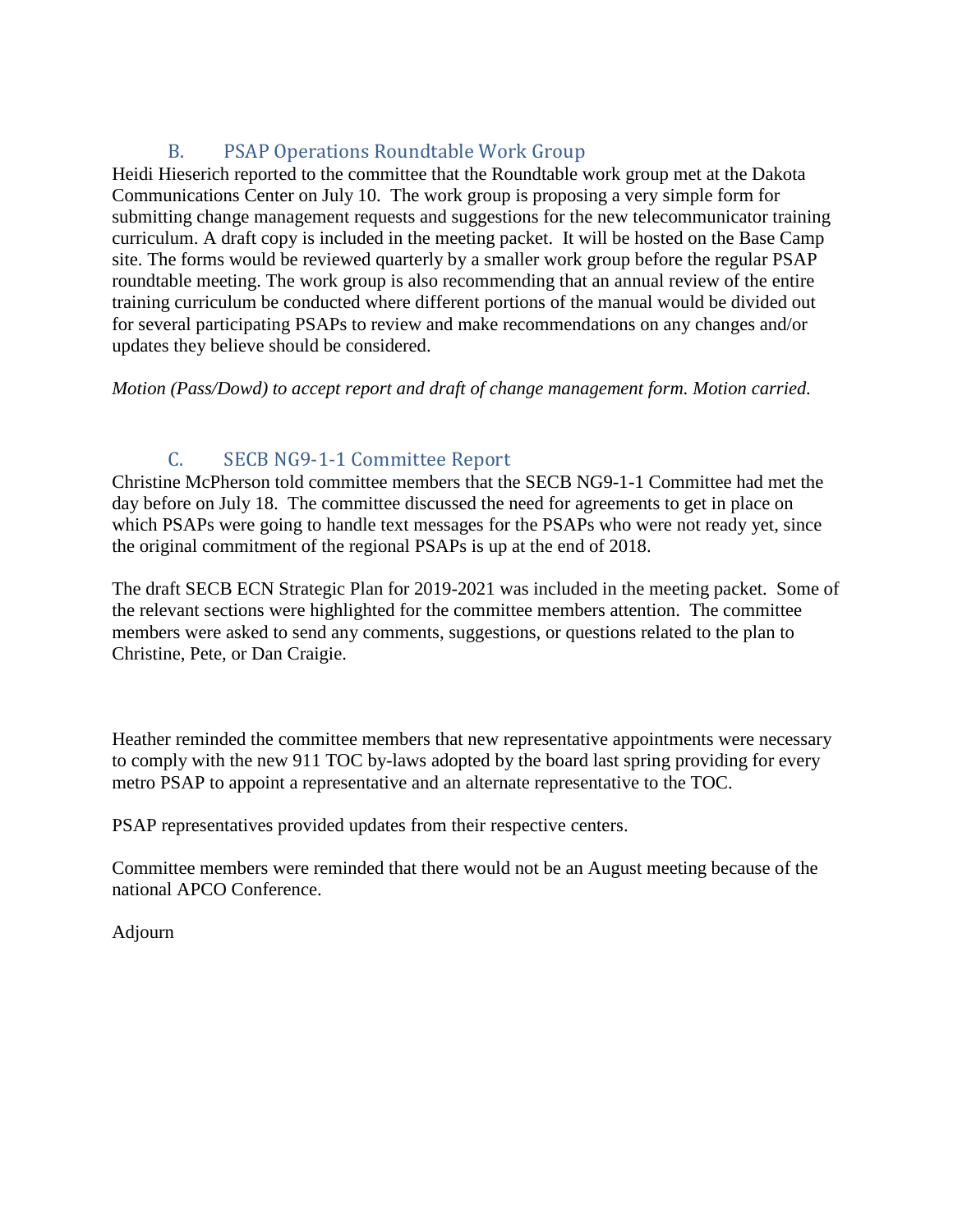| From:        | Craigie, Daniel (DPS)                                                                                                                                                                                 |
|--------------|-------------------------------------------------------------------------------------------------------------------------------------------------------------------------------------------------------|
| To:          | Wahlberg, Dana (DPS); Pete Eggimann; Heather M. Hunt (heather.hunt@minneapolismn.gov); Valerie.Sprynczynatyk@co.anoka.mn.us; Dar Pankonie (darlene.pankonie@co.washington.mn.us); Christine McPherson |
|              | (Christine.McPherson@minneapolismn.gov)                                                                                                                                                               |
| Cc:          | Jill Rohret: Leslie, Dustin (DPS): Barnett, Vic                                                                                                                                                       |
| Subject:     | RE: Text Experiences - Language Translations                                                                                                                                                          |
| Date:        | Friday, September 07, 2018 8:31:33 AM                                                                                                                                                                 |
| Attachments: | image001.png                                                                                                                                                                                          |

A team from the Minnesota English Language Program at the U took some time yesterday morning to discuss what an appropriate message would be for non-English speakers. The consensus was: **Translation not available by text. Call 9-1-1.** Take it or leave it, but thought I'd add their perspective.

Dan

#### **From:** Wahlberg, Dana (DPS)

**Sent:** Wednesday, September 5, 2018 11:05 AM

**To:** Craigie, Daniel (DPS) <daniel.craigie@state.mn.us>; Pete Eggimann <PEggimann@mn-mesb.org>; Heather M. Hunt (heather.hunt@minneapolismn.gov) <heather.hunt@minneapolismn.gov>; Valerie.Sprynczynatyk@co.anoka.mn.us; Dar Pankonie (darlene.pankonie@co.washington.mn.us) <darlene.pankonie@co.washington.mn.us>; Christine McPherson

(Christine.McPherson@minneapolismn.gov) <Christine.McPherson@minneapolismn.gov>

**Cc:** Jill Rohret <JRohret@mn-mesb.org>; Leslie, Dustin (DPS) <dustin.leslie@state.mn.us>; Barnett, Vic <vic.barnett@co.ramsey.mn.us>

**Subject:** RE: Text Experiences - Language Translations

Excellent. Thanks Dan. Also, we might want to solicit input from Al Fjersted. I think the Mille Lacs PSAP may be the first and only PSAP who has already received texts from non-English speaking persons. I know they have had texts from Spanish speaking individuals and used Google Translate with moderate success.

#### **From:** Craigie, Daniel (DPS)

**Sent:** Wednesday, September 5, 2018 9:57 AM

**To:** Pete Eggimann <[PEggimann@mn-mesb.org](mailto:PEggimann@mn-mesb.org)>; Heather M. Hunt [\(heather.hunt@minneapolismn.gov](mailto:heather.hunt@minneapolismn.gov)) [<heather.hunt@minneapolismn.gov](mailto:heather.hunt@minneapolismn.gov)>; [Valerie.Sprynczynatyk@co.anoka.mn.us](mailto:Valerie.Sprynczynatyk@co.anoka.mn.us); Dar Pankonie ([darlene.pankonie@co.washington.mn.us](mailto:darlene.pankonie@co.washington.mn.us)) [<darlene.pankonie@co.washington.mn.us](mailto:darlene.pankonie@co.washington.mn.us)>; Christine McPherson ([Christine.McPherson@minneapolismn.gov](mailto:Christine.McPherson@minneapolismn.gov)) <[Christine.McPherson@minneapolismn.gov](mailto:Christine.McPherson@minneapolismn.gov)>

**Cc:** Jill Rohret [<JRohret@mn-mesb.org](mailto:JRohret@mn-mesb.org)>; Wahlberg, Dana (DPS) <[dana.wahlberg@state.mn.us>](mailto:dana.wahlberg@state.mn.us); Leslie, Dustin (DPS) [<dustin.leslie@state.mn.us](mailto:dustin.leslie@state.mn.us)>; Barnett, Vic <[vic.barnett@co.ramsey.mn.us>](mailto:vic.barnett@co.ramsey.mn.us) **Subject:** RE: Text Experiences - Language Translations

Great initiative. Similar to the pre-canned messages PSAPs use when they first receive a text, I think we've left it up to the PSAP to determine what to write. It would make sense to at least have a recommended option and I would highly encourage engaging someone from each community to assist in creating the message. In the example below "non-english" could be confusing to a nonnative speaker or English-language learner. My wife works at the Minnesota English Language Program at the U of M and works with non-native speakers on a daily basis. I passed the sentence by her and that was her reaction. She was going to ask a few instructors (who specialize in communication to these populations) to offer suggestions and I'll pass along whatever I receive.

Dan

#### **From:** Pete Eggimann [\[mailto:PEggimann@mn-mesb.org](mailto:PEggimann@mn-mesb.org)]

#### **Sent:** Tuesday, September 4, 2018 11:58 AM

**To:** Heather M. Hunt [\(heather.hunt@minneapolismn.gov](mailto:heather.hunt@minneapolismn.gov)) <[heather.hunt@minneapolismn.gov](mailto:heather.hunt@minneapolismn.gov)>; [Valerie.Sprynczynatyk@co.anoka.mn.us](mailto:Valerie.Sprynczynatyk@co.anoka.mn.us); Dar Pankonie ([darlene.pankonie@co.washington.mn.us](mailto:darlene.pankonie@co.washington.mn.us)) <[darlene.pankonie@co.washington.mn.us](mailto:darlene.pankonie@co.washington.mn.us)>; Christine McPherson [\(Christine.McPherson@minneapolismn.gov](mailto:Christine.McPherson@minneapolismn.gov)) <[Christine.McPherson@minneapolismn.gov](mailto:Christine.McPherson@minneapolismn.gov)>

**Cc:** Jill Rohret [<JRohret@mn-mesb.org](mailto:JRohret@mn-mesb.org)>; Craigie, Daniel (DPS) <[daniel.craigie@state.mn.us](mailto:daniel.craigie@state.mn.us)>; Wahlberg, Dana (DPS) [<dana.wahlberg@state.mn.us](mailto:dana.wahlberg@state.mn.us)>; Leslie, Dustin (DPS) <[dustin.leslie@state.mn.us](mailto:dustin.leslie@state.mn.us)>; Barnett, Vic [<vic.barnett@co.ramsey.mn.us](mailto:vic.barnett@co.ramsey.mn.us)

**Subject:** FW: Text Experiences - Language Translations

All,

A couple weeks ago Sherry G. Powell raised the question on behalf of a PSAP Manager in Maryland about how we were handling text messages in foreign languages. I sent the question out to the PSAP managers and Vic was tasked to look into it for Ramsey (see below). As far as we can determine there are no translation services readily available for the PSAPs to use with text messages.

Vic investigated and found out that the three languages listed in his email below all utilize the same alphabet characters as English, which would allow the PSAPs to build "canned" text messages for the drop down list in those languages in the VESTA or VIPER. Vic's suggested phrase would presumably stay under the 140 character limit when it is translated into the other languages.

I suggest that we include the topic in the agenda for our next committee meetings and see if there is consensus on how or whether this should be implemented. To my knowledge, none of the PSAPs have received a message in a foreign language yet. If we decided it should be implemented, is Google's translation of Vic's phrase sufficient? Or do we need to find professional interpreters at the U of M or somewhere else? Thoughts? Thanks

Pete

**From:** Barnett, Vic <[vic.barnett@CO.RAMSEY.MN.US>](mailto:vic.barnett@CO.RAMSEY.MN.US) **Sent:** Tuesday, September 04, 2018 11:19 AM **To:** Pete Eggimann <[PEggimann@mn-mesb.org](mailto:PEggimann@mn-mesb.org)> **Cc:** Jill Rohret [<JRohret@mn-mesb.org](mailto:JRohret@mn-mesb.org)> **Subject:** RE: Text Experiences

#### Pete and Jill,

 We have come up with a canned message that we would like translated into Spanish, Somali, and Hmong. In case we receive a text to 9-1-1 in one of these languages. **"We're unable to translate non-English text messages. If you need a translator, call 911."** If the MESB is able to provide the translations we will definitely implement this.

-Thanks

*Vic Barnett*

*MSAG Coordinator | GIS Specialist Ramsey County Emergency Communications (651) 266-7737* [vic.barnett@co.ramsey.mn.us](mailto:vic.barnett@co.ramsey.mn.us)

> **From:** Pete Eggimann [<PEggimann@mn-mesb.org](mailto:PEggimann@mn-mesb.org)> **Sent:** Wednesday, August 29, 2018 9:01 AM To: Barnett, Vic <[vic.barnett@CO.RAMSEY.MN.US>](mailto:vic.barnett@CO.RAMSEY.MN.US) **Cc:** Jill Rohret [<JRohret@mn-mesb.org](mailto:JRohret@mn-mesb.org)> **Subject:** RE: Text Experiences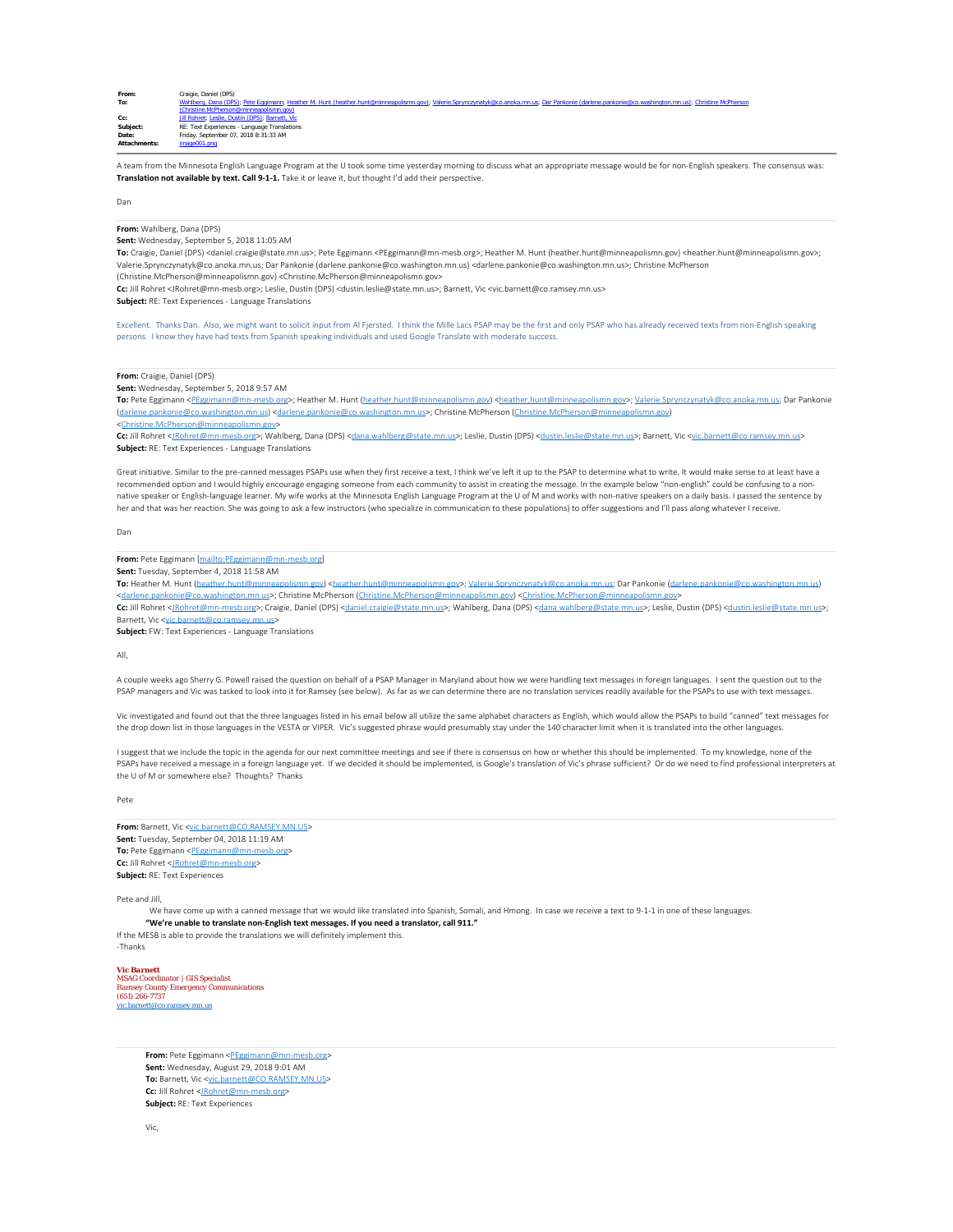We have used translators for the different language version of our brochure, so we could probably come up with the translation if you told us exactly what you wanted the message to say. I'm not sure you have the ability to recreate those messages on your VESTA though. Do you have language options that would allow you to type in Somali within VESTA? I think you have to create them within VESTA in order to save them as a pre-recorded message in your drop down list. Maybe send the message as a text to you to get it into VESTA and then cut and paste it into your message drop down list?

**From:** Barnett, Vic [<vic.barnett@CO.RAMSEY.MN.US](mailto:vic.barnett@CO.RAMSEY.MN.US)> **Sent:** Wednesday, August 29, 2018 8:14 AM To: Pete Eggimann [<PEggimann@mn-mesb.org](mailto:PEggimann@mn-mesb.org)> **Cc:** Jill Rohret [<JRohret@mn-mesb.org](mailto:JRohret@mn-mesb.org)> **Subject:** RE: Text Experiences

#### Pete and Jill,

We do not have prerecorded text messages in languages other than English. But, that is a great idea. If you have some please send them our way. We regularly get callers whose primary languages are; Spanish, Hmong, Somali, and Karen.

#### *Vic Barnett*

*MSAG Coordinator | GIS Specialist Ramsey County Emergency Communications (651) 266-7737* [vic.barnett@co.ramsey.mn.us](mailto:vic.barnett@co.ramsey.mn.us)

> From: Pete Eggimann <**PEggimann@mn-mesb.org> Sent:** Wednesday, August 29, 2018 8:04 AM To: Barnett, Vic [<vic.barnett@CO.RAMSEY.MN.US](mailto:vic.barnett@CO.RAMSEY.MN.US)> **Cc:** Jill Rohret [<JRohret@mn-mesb.org](mailto:JRohret@mn-mesb.org)> **Subject:** FW: Text Experiences

**External message alert:** This message originated from outside the Ramsey County email system. **Use caution** when clicking hyperlinks, downloading pictures or opening attachments.

#### Vic,

Do you know if you have any pre-recorded text messages written in different languages that you can use to tell someone sending a text in that language that they need to use English? (See below) I'm not advocating for that approach, but Sherri seems to imply that you may have your system set up that way.

#### Thanks

**From:** Sherri Griffith Powell [<SherriGPowell@MCP911.com](mailto:SherriGPowell@MCP911.com)> **Sent:** Tuesday, August 28, 2018 3:36 PM To: Pete Eggimann [<PEggimann@mn-mesb.org](mailto:PEggimann@mn-mesb.org)>; Jill Rohret [<JRohret@mn-mesb.org](mailto:JRohret@mn-mesb.org)>; Bill Ferretti <br/>
<br/>
<br/>
<br/>
<br/>
Fo: Pete Eggimann <PEggimann@mn-mesb.org>; Jill Rohret <<br/>
<br/>
<br/>
<br/>
<br/>
<br/>
<br/>
<b **Cc:** Walt Kaplan <[WaltKaplan@MCP911.com>](mailto:WaltKaplan@MCP911.com) **Subject:** Text Experiences

#### Dear Pete and Jill,

How is everything in MN? It is still ridiculously hot here in TX and I am wishing that I was back in MN again! I am looking for someone willing to share some first-hand experiences with text deployments and I thought of the two of you. Bill Ferretti is in Maryland and in the process of deploying text-to-9-1-1. I understand he has some questions about how other folks have handled the challenge of receiving texts in a foreign language. Would you be willing to chat with him? (I have included him in this email so that you will have each other's contact info.)

#### Bill,

Pete and Jill are in Minnesota in the metro area. They have several PSAPs that have deployed integrated text and a couple more still in the process of deploying. I believe that at least some of their larger PSAPs had discussed having a preprogrammed message in some of the more popular languages telling texters that they could only accept texts in English. Hopefully, they will be able to answer any questions you might have.

#### Sincerely,

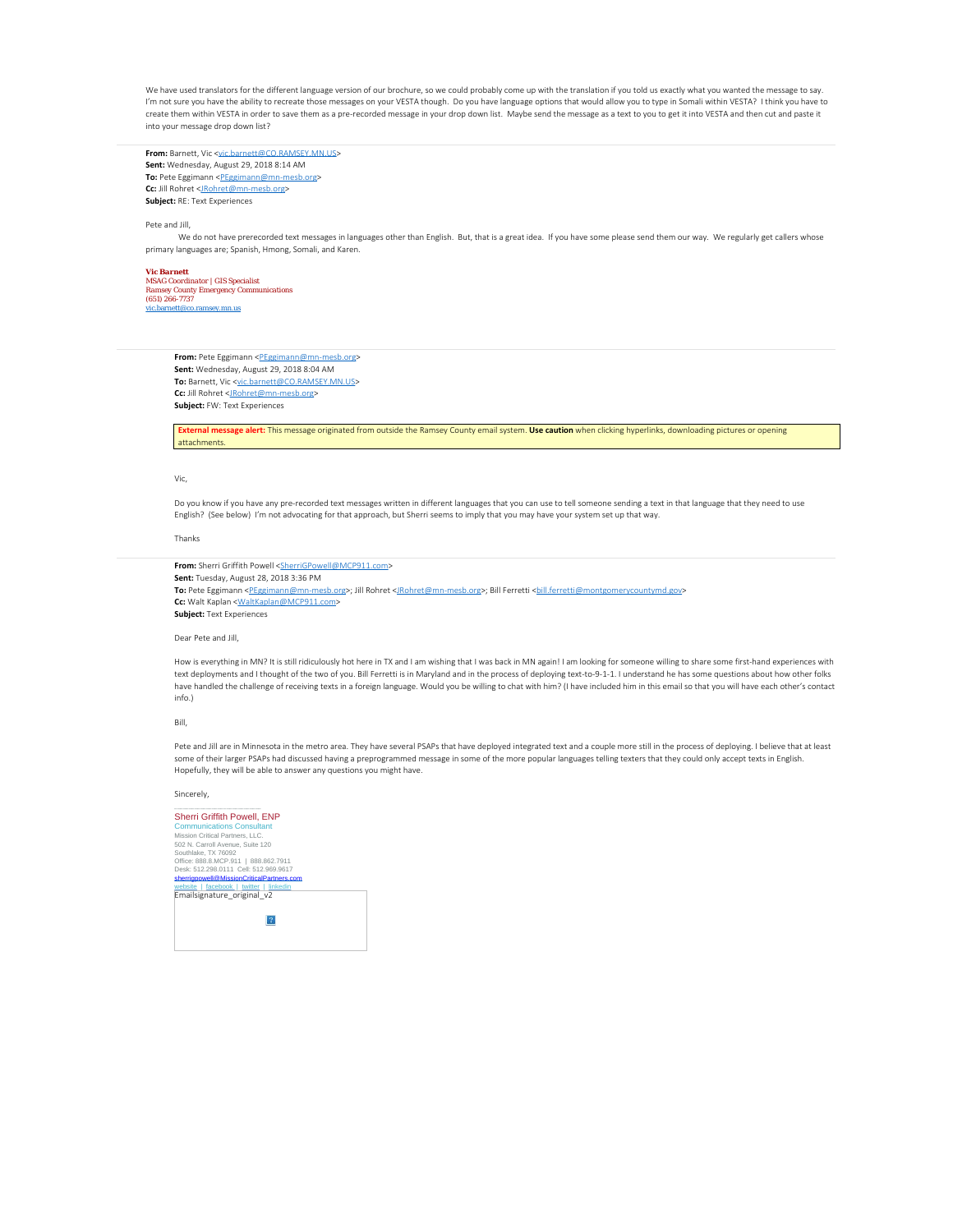# 2019-21 STRATEGIC PLAN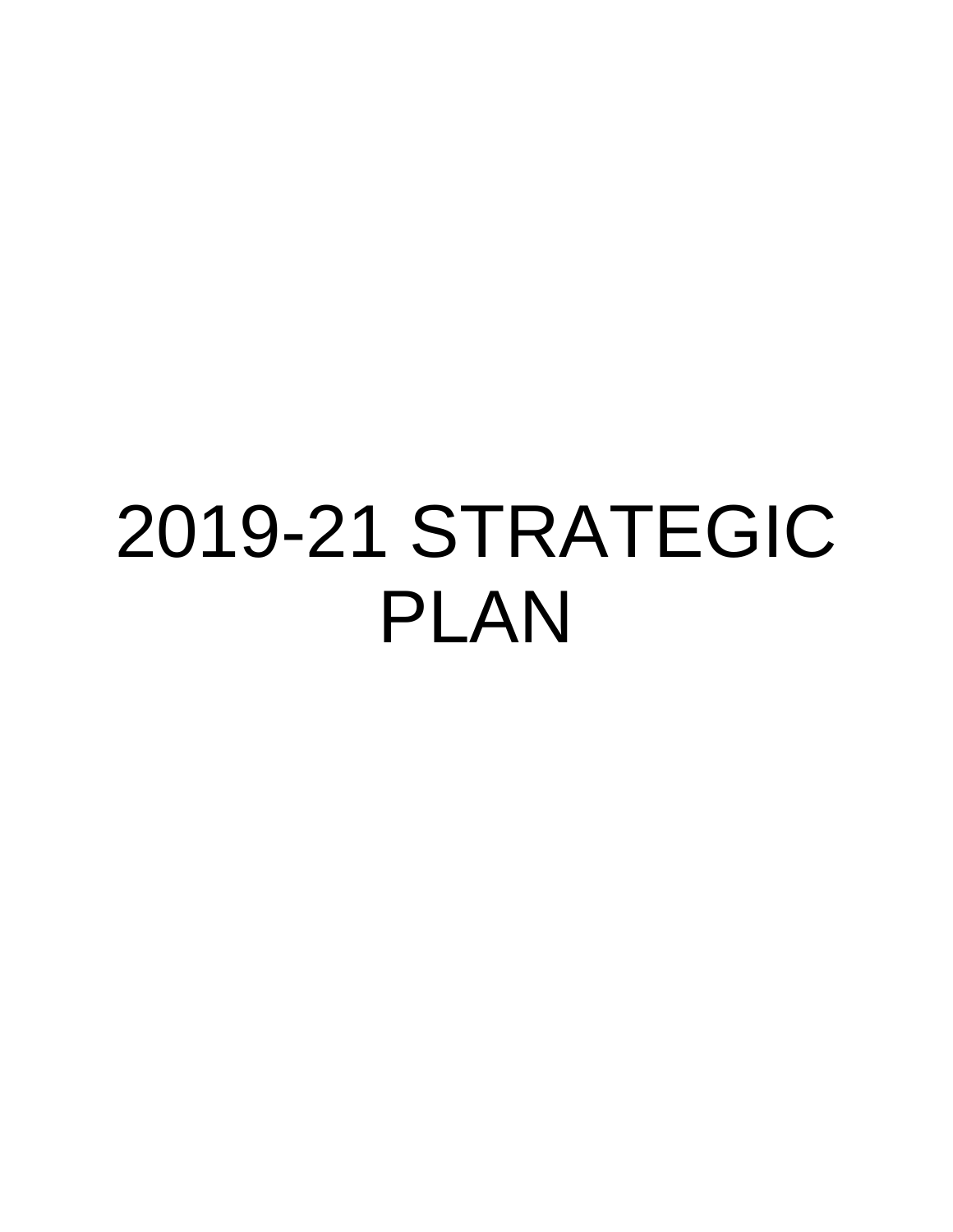# **INTRODUCTION**

Noted below are definitions used to identify a Goal, Strategy or Tactic, as well as details of acronyms.

- o **GOAL:** The end you hope to accomplish in a given period of time
- o **STRATEGY:** The broad approach you will pursue to achieve the goal
- o **TACTIC(S):** The specific action steps you will take to implement the strategy

| ALI             | <b>Automatic Location Identifier</b>                   |
|-----------------|--------------------------------------------------------|
|                 | <b>Allied Radio Matrix for</b>                         |
| <b>ARMER</b>    | <b>Emergency Response</b>                              |
|                 | (Minnesota's LMR System)                               |
| CAD             | <b>Computer Aided Dispatch</b>                         |
| <b>COMU</b>     | <b>Communications Unit</b>                             |
| <b>CPE</b>      | <b>Customer Premise Equipment</b>                      |
| <b>CPEaaS</b>   | <b>CPE as a Service</b>                                |
| <b>DBH</b>      | Device-based Hybrid                                    |
| <b>EAS</b>      | <b>Emergency Alert System</b>                          |
|                 | Minnesota Department of                                |
| <b>ECN</b>      | Public Safety, Emergency                               |
|                 | <b>Communication Networks</b>                          |
|                 | <b>Emergency Call Routing</b>                          |
| <b>ECRF/LVF</b> | <b>Function/Location Validation</b>                    |
|                 | Function                                               |
| <b>ESInet</b>   | <b>Emergency Services IP</b>                           |
|                 | <b>Network</b>                                         |
| <b>GIS</b>      | <b>Geospatial Information System</b>                   |
| <b>HSIN</b>     | <b>Homeland Security Information</b><br><b>Network</b> |
| i3 FE           | <b>i3 Functional Elements</b>                          |
| <b>ICS</b>      | <b>Incident Command System</b>                         |
| <b>IPAWS</b>    | Integrated Public Alert and                            |
|                 | <b>Warning System</b>                                  |
| <b>ISSI</b>     | <b>Integrated Sub-System</b>                           |
|                 | Interface                                              |
| <b>LDB</b>      | <b>Location Database</b>                               |
| <b>LEP</b>      | <b>Limited English Proficiency</b>                     |
| <b>LMR</b>      | <b>Land Mobile Radio</b>                               |
| <b>LNG</b>      | Legacy Network Gateway                                 |

| <b>LSR</b>     | <b>Legacy Selective Router</b>                                     |
|----------------|--------------------------------------------------------------------|
| LTE            | Long Term Evolution                                                |
| <b>MLTS</b>    | Multi-line telephone system                                        |
| MnDOT          | Minnesota Department of<br>Transportation                          |
| MSAG           | <b>Master Street Address Guide</b>                                 |
| N-DEx          | National Data Exchange - FBI<br>Tool for exchanging data           |
| <b>NENA</b>    | <b>National Emergency Number</b><br>Association                    |
| <b>NGCS</b>    | <b>Next Generation Core Services</b>                               |
| <b>NPSTC</b>   | <b>National Public Safety</b><br><b>Telecommunications Council</b> |
| <b>OSP</b>     | <b>Originating Service Provider</b>                                |
| <b>PS/ALI</b>  | <b>Private Switch/Automatic</b><br><b>Location Identifier</b>      |
| <b>PSAP</b>    | <b>Public Safety Answering Point</b>                               |
| QPP            | Quality of Service Priority and<br>Preemption                      |
| <b>RFP</b>     | Request for proposal                                               |
| <b>RIC</b>     | Regional Interoperability<br>Coordinator                           |
| <b>SAFECOM</b> | Not an acronym                                                     |
| <b>SECB</b>    | <b>Statewide Emergency</b><br><b>Communications Board</b>          |
| <b>SIP</b>     | <b>Session Initiated Protocol</b>                                  |
| <b>SLIGP</b>   | State and Local Implementation<br><b>Grant Program</b>             |
| <b>SOP</b>     | <b>Standard Operating Procedure</b>                                |
| <b>WEA</b>     | <b>Wireless Emergency Alerts</b>                                   |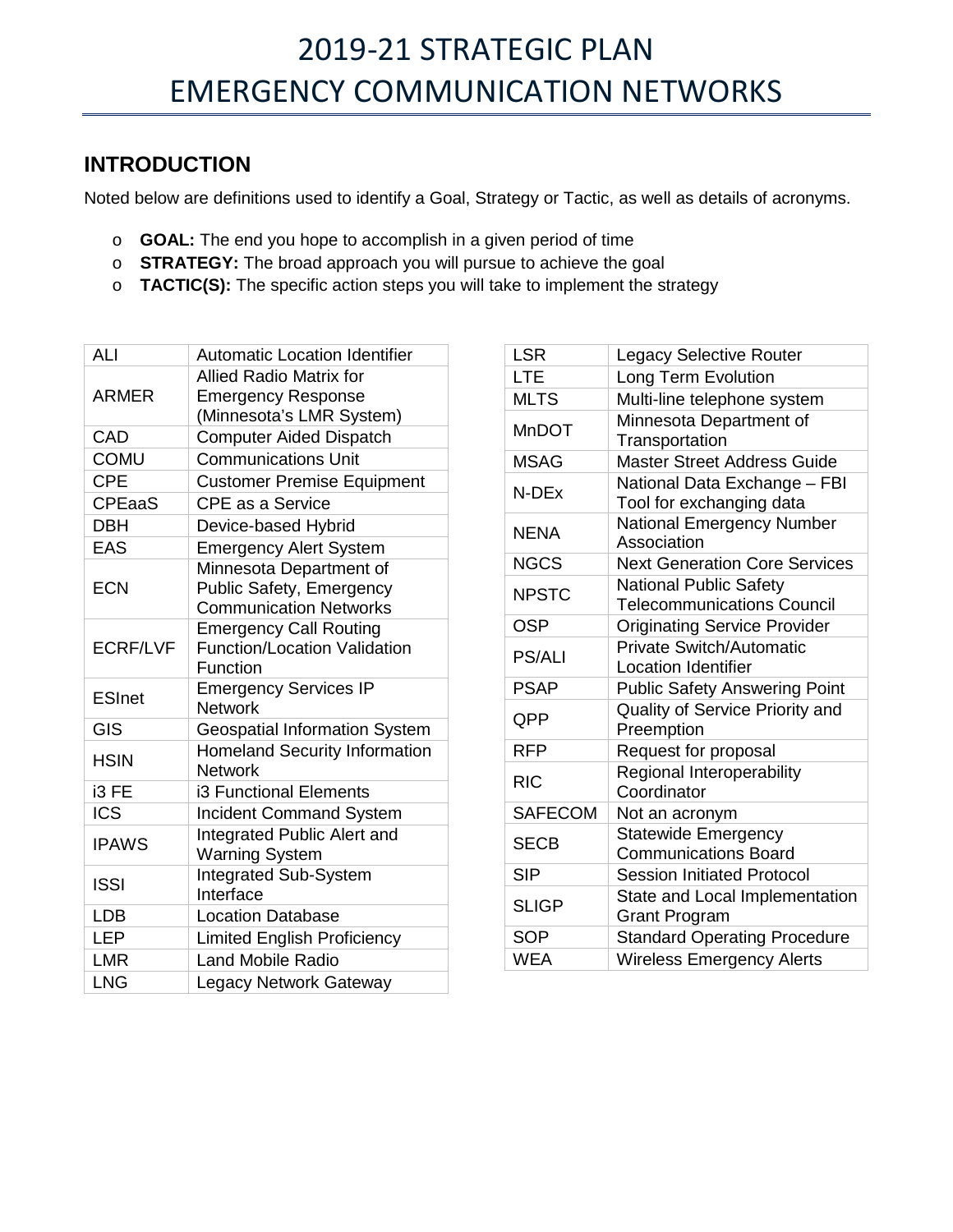#### **Goal 1: Evaluate technology to provide optimal systems to secure paramount public safety solutions for Minnesota citizens, visitors and emergency responders.**

#### **Next Generation 911**

#### **NG911 Strategy:**

Create statewide geographical information system (GIS) geospatial datasets to support location based routing for all current technology devices to 9-1-1 that will enable first responders to locate a caller with more speed and accuracy.

| <b>Tactics:</b>                                                                                                                                  |         |
|--------------------------------------------------------------------------------------------------------------------------------------------------|---------|
| Initiate and complete GIS-based MSAG trial with current NG9-1-1 vendor                                                                           | Q1 2019 |
| Complete the construction of statewide PSAP polygons to be used for call<br>routing                                                              | Q1 2019 |
| Complete construction of aggregated statewide geospatial datasets                                                                                | Q1 2019 |
| Develop ongoing data maintenance processes                                                                                                       | Q1 2019 |
| Implement data maintenance<br>$\circ$                                                                                                            | Ongoing |
| Reach point of fully validated statewide geospatial datasets (98%)<br>accuracy)                                                                  | Q4 2019 |
| Have GIS data ready for i3 elements Emergency Call Routing<br>Function/Location Validation Function (ECRF/LVF) implementation                    | Q4 2021 |
| Develop plan for Location Database (LDB) implementation<br>Maintain interoperability for carriers utilizing legacy data<br>$\circ$<br>processing | Q4 2021 |
| Allow access to shared data as appropriate                                                                                                       | Ongoing |
| Complete statewide 9-1-1 Data Viewer<br>$\circ$                                                                                                  |         |

#### **NG911 Strategy:**

ECN to migrate OSPs from LSRs to LNGs or NENA defined i3-compliant SIP connection to the MN ESInet. Decommission LSR's once migration is complete. (Phase 4)

| <b>Tactics:</b>                                                                                                                                             |                    |
|-------------------------------------------------------------------------------------------------------------------------------------------------------------|--------------------|
| Resize carrier network to ensure optimum number of trunks into the 9-<br>$\mathcal{L}_{\mathcal{A}}$<br>1-1 network                                         | Q2 2019            |
| Complete due diligence process to determine OSP interconnection<br>and ESInet ingress options                                                               | Q2 2019            |
| Complete, negotiate, and award RFP for OSP interconnection<br>$\blacksquare$                                                                                | Q4 2020            |
| Prepare RFP for NGCS (revise previous NG911 contract strategy to<br>$\blacksquare$<br>include this)<br>Initiate development RFP content creation<br>$\circ$ | Q4 2021<br>Q1 2019 |
| Perform outreach and education to local and national carriers<br>regarding OSP interconnection                                                              | Ongoing            |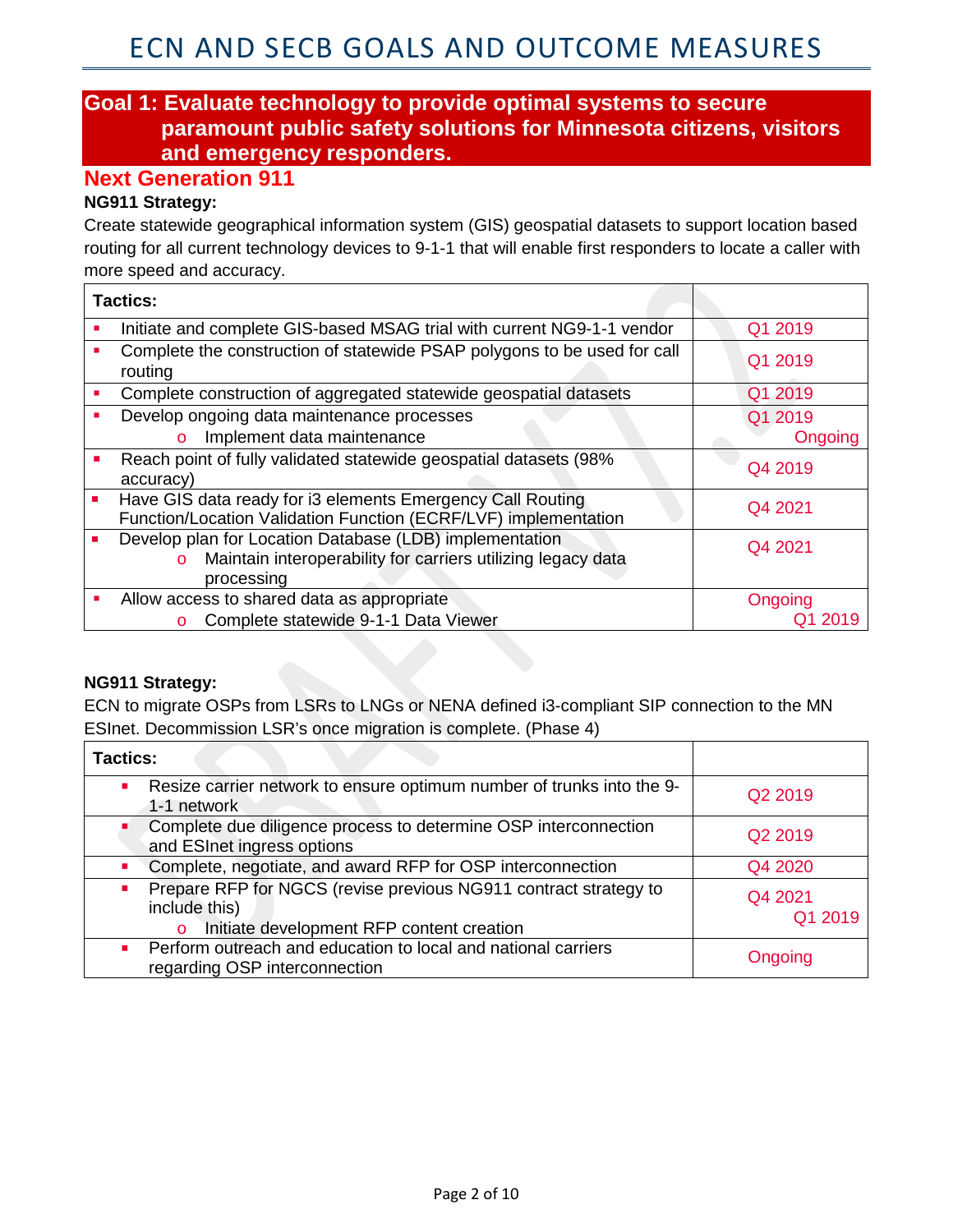#### **NG911 Strategy:**

Upgrade network to PSAPs that meets the newly developed NENA ESInet design guidelines.

| <b>Tactics:</b>                                                                                                                               |                                 |
|-----------------------------------------------------------------------------------------------------------------------------------------------|---------------------------------|
| Complete due diligence process to compare existing network against<br>the NENA ESInet design guidelines                                       | Q1 2019                         |
| Complete and report on a trial of a network configuration that adheres<br>to NENA's ESInet design guidelines                                  | Q <sub>2</sub> 2019             |
| Work with vendors to identify and communicate minimum network<br>requirements for hardware and software at the PSAP to support i3<br>elements | Q4 2019                         |
| Investigate network requirements necessary to support workload<br>sharing and continuation of operations                                      | Q <sub>2</sub> 20 <sub>20</sub> |
| Include cybersecurity initiatives and goals during network<br>implementations                                                                 | Ongoing                         |

#### **NG911 Strategy:**

Implement handset-based or device-based hybrid (DBH) coordinating routing for wireless calls.

| <b>Tactics:</b>                                                                                                                                     |                     |
|-----------------------------------------------------------------------------------------------------------------------------------------------------|---------------------|
| Define and trial required solutions that will deliver improved location<br>$\mathcal{L}_{\mathcal{A}}$<br>information to be transmitted to the PSAP | Q <sub>2</sub> 2019 |
| • Trial methods of coordinate-based (handset, tower, or DBH) routing<br>with carriers and 3 <sup>rd</sup> party entities                            | Q4 2019             |
| • Evaluate trial results to identify "best" available technology that can be<br>used for location based routing                                     | Q1 2020             |
| Work with Tier 1 carriers to "turn on" best available location technology<br>$\blacksquare$                                                         | Q3 2020             |
| Continue to support and enhance wireless call routing processes until<br>$\blacksquare$<br>initiatives under this strategy are met                  | Ongoing             |

#### **NG911 Strategy:**

ECN to implement or encourage shared-services such as CPEaaS or shared CAD systems/integrations on a statewide level.

| <b>Tactics:</b>                                                                                                         |         |
|-------------------------------------------------------------------------------------------------------------------------|---------|
| Perform cost study on a statewide platform for sharing CAD data                                                         | Q3 2019 |
| Prioritize grant funding for projects that emphasize shared<br>technologies and/or cross-vendor interoperable solutions | Ongoing |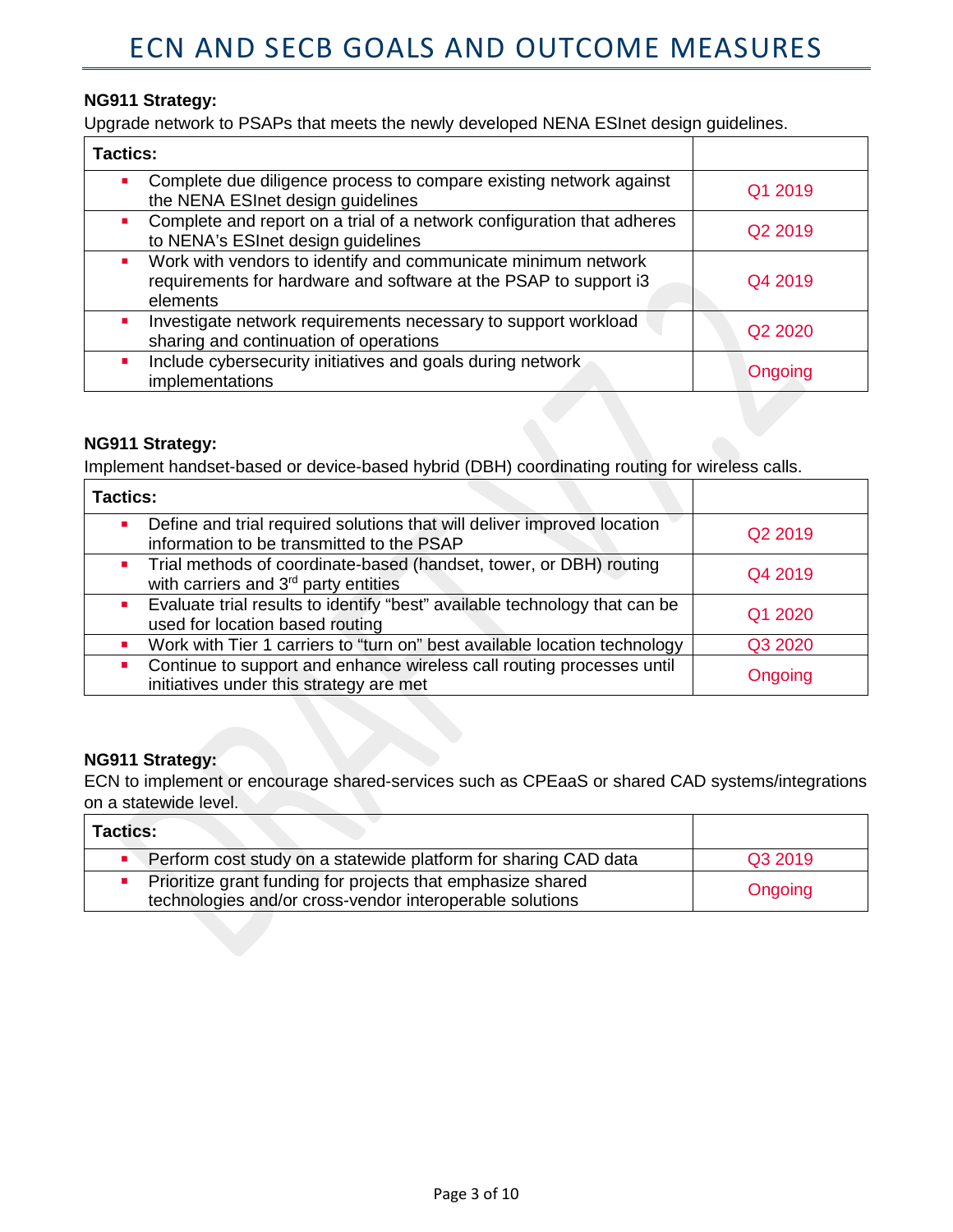## **ARMER**

#### **ARMER Strategy:**

MnDOT, ECN, and SECB to evaluate ARMER software updates for value and decide whether to update ARMER as updates are released and details and costs are fully disclosed by the manufacturer.

| <b>Tactics:</b>                                                                                                                                                                                                                                               |         |
|---------------------------------------------------------------------------------------------------------------------------------------------------------------------------------------------------------------------------------------------------------------|---------|
| Identify and review benefits of software update packages offered<br>п<br>beyond v-7.19                                                                                                                                                                        | Q1 2019 |
| Identify costs associated with each software package and determine if<br>$\mathbf{r}$<br>the value is in line with the cost. Establish value proposition by<br>requiring itemized pricing from vendors and comparing prices with<br>other states and systems. | Q1 2019 |
| Determine if funding is available for each software package beyond v-<br>$\mathbf{r}$<br>7.19                                                                                                                                                                 | Q1 2019 |
| Evaluate the value of adding a data component to the ARMER LMR<br>$\mathbf{r}$<br>network                                                                                                                                                                     | Ongoing |

#### **ARMER Strategy:**

Promote the physical- and cyber-security for the ARMER system.

| Tactics:                                                                                                                                                               |         |
|------------------------------------------------------------------------------------------------------------------------------------------------------------------------|---------|
| Create a workgroup and charge it with identifying opportunities and a<br>$\mathcal{L}_{\mathcal{A}}$<br>work plan for improving cyber- and physical security of ARMER. | Q4 2020 |
| Develop timeline and procedure for refreshing ARMER encryption<br>keys                                                                                                 | Q4 2020 |
| Ensure that all new features to technologies go through full<br>governance reviews                                                                                     | Ongoing |

#### **ARMER Strategy:**

Update ARMER standards.

| <b>Tactics:</b>                                                                                                 |                     |
|-----------------------------------------------------------------------------------------------------------------|---------------------|
| • Update "ARMER standards" as "SECB standards" and establish<br>methodology for integrating non-ARMER standards | Q <sub>2</sub> 2019 |
| Identify ARMER standards that overlap or contradict and correct                                                 | Ongoing             |

#### **ARMER Strategy:**

LMR Resources Best Practices.

| <b>Tactics:</b>                                                                                           |         |
|-----------------------------------------------------------------------------------------------------------|---------|
| Update LMR Best Practices to emphasize best talkgroup or<br>conventional channel selections for the event | Q4 2019 |
| • Review existing Best Practices regarding to identify strengths and<br>weaknesses of existing guides     | Ongoing |
| • Educate on updated Best Practices                                                                       | Ongoing |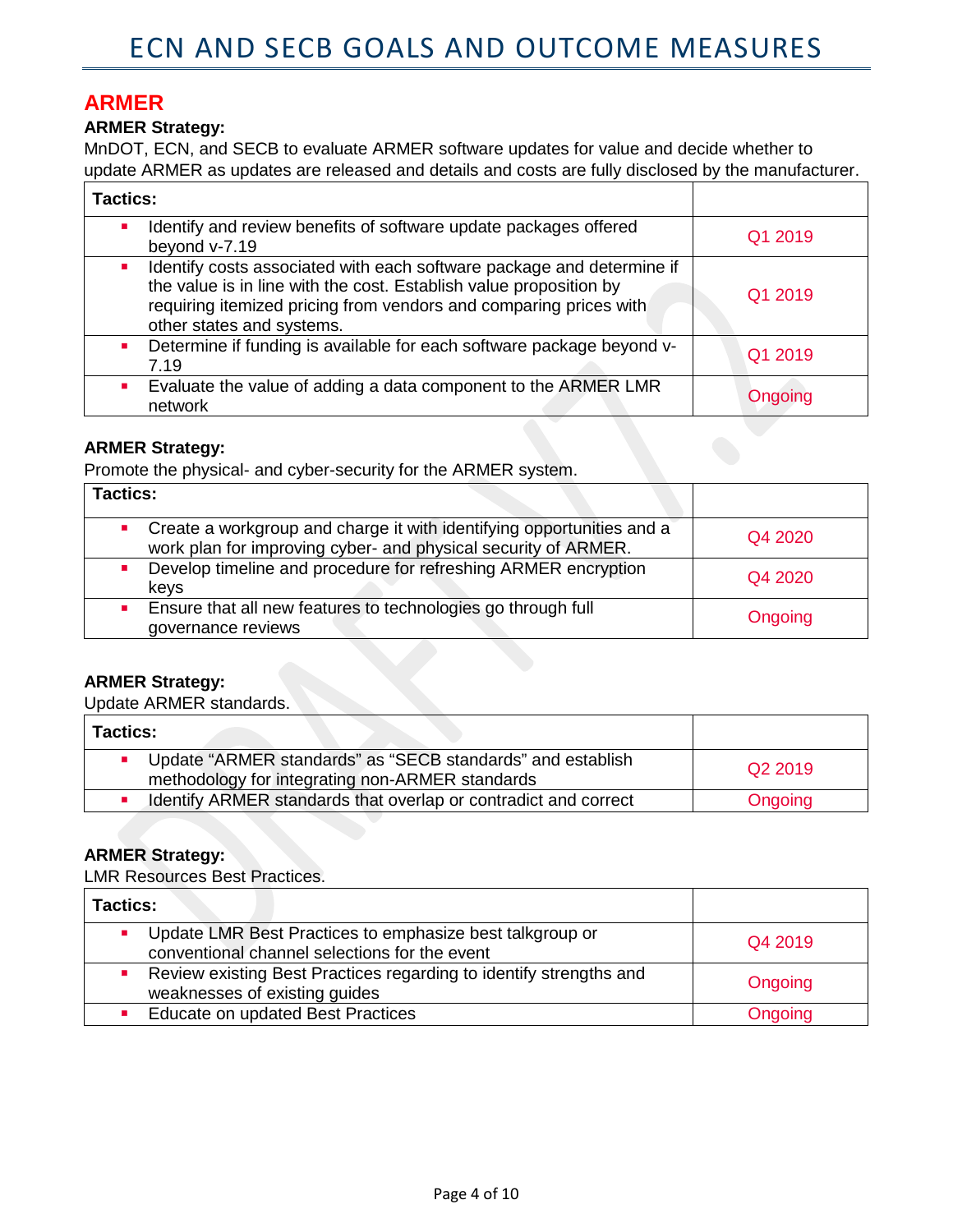#### **Wireless Broadband**

#### **WBB Strategy:**

Ensure the needs of the wireless broadband system, according to the Minnesota Needs Assessment Report, to guarantee access and interoperability in high demand situations regardless of carrier.

|    | <b>Tactics</b>                                                                                                                                                    |                     |
|----|-------------------------------------------------------------------------------------------------------------------------------------------------------------------|---------------------|
|    | Create Wireless Broadband User Group                                                                                                                              | Q1 2019             |
|    | ECN and Steering committee to create membership for boards and<br>subcommittees for tribal representation                                                         | Q <sub>2</sub> 2019 |
|    | Evaluate a basic toolbox of applications to encourage application<br>interoperability across borders (mutual aid)                                                 | Q2 2019             |
| a, | Administration of SLIGP 2.0 grant                                                                                                                                 | Q1 2020             |
|    | Evaluate tools for drive testing to have a better understanding of wireless<br>coverage in the state including a long term plan for robust coverage<br>evaluation | Q2 2020             |
|    | Advocate for MN's requirements that were filed with the FirstNet Authority<br>including accurate coverage and capacity maps                                       | Q2 2021             |
|    | <b>Preemption Testing</b>                                                                                                                                         | Ongoing             |
|    | Continue consultation with the FirstNet Responder Network Authority                                                                                               | Ongoing             |
|    | Engagement of tribal public safety and leadership                                                                                                                 | Ongoing             |
| п  | Advocate for MN stakeholders                                                                                                                                      | Ongoing             |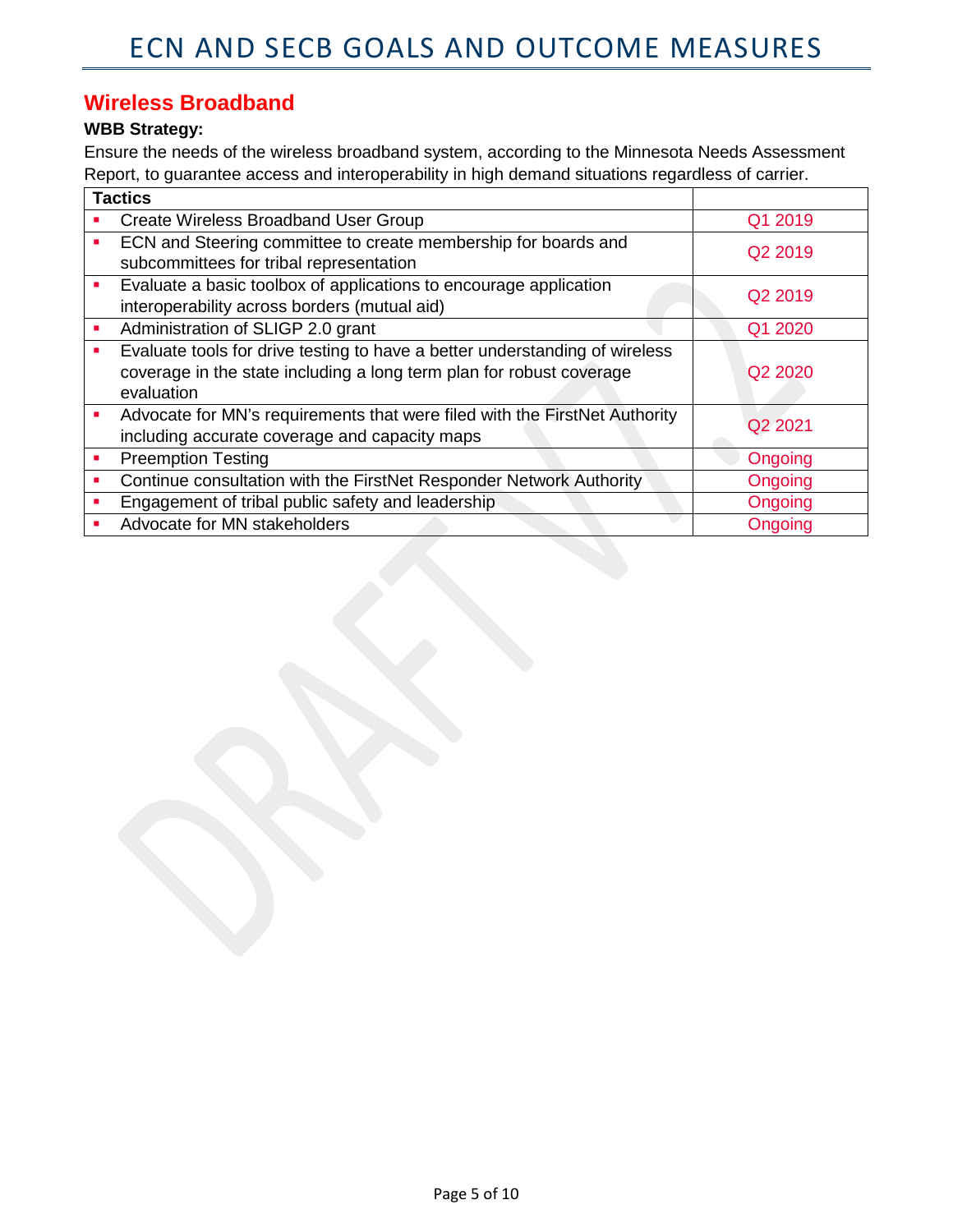#### **IPAWS**

#### **IPAWS Strategy:**

Promote statewide deployment and adoption of IPAWS to facilitate emergency communication to the public when the need arises. This alerting system able to locally issue a Wireless Emergency Alert (WEA) and Emergency Alert System (EAS) messaging in situations requiring those in harm's way to take protective action, such as an active shooter scenario, train derailment or nuclear power plant incident.

|                | <b>Tactics: Outreach</b>                                                                                                                                                                                                                                          |         |
|----------------|-------------------------------------------------------------------------------------------------------------------------------------------------------------------------------------------------------------------------------------------------------------------|---------|
| ٠              | Develop and promote shared Regional Alerting partnerships                                                                                                                                                                                                         | Ongoing |
| ш              | Promote Best Practices Guidance, expand on what constitutes an                                                                                                                                                                                                    | Q3 2019 |
|                | IPAWS alert and when a message should be sent through a community<br>notification system through presentations and workshops                                                                                                                                      |         |
|                | <b>Tactics: Training</b>                                                                                                                                                                                                                                          |         |
|                | Determine what continuing education training should be done to keep<br>current with national system operation changes                                                                                                                                             | Ongoing |
| $\blacksquare$ | Develop universal SOP template for local jurisdiction adoption                                                                                                                                                                                                    | Q3 2019 |
|                | Staffing and Training Standards for shared usage                                                                                                                                                                                                                  | Q2 2019 |
| $\blacksquare$ | Template building and testing guidance                                                                                                                                                                                                                            | Q3 2020 |
|                | <b>Tactics: Technical Assistance</b>                                                                                                                                                                                                                              |         |
| ш              | Develop Standards for Multi-language Alerts, including templates for<br>messaging jurisdictions with over 5% Limited English Population (LEP)                                                                                                                     | Q3 2020 |
| ٠              | Develop standards to review all broadcast alerts, intentional or<br>unintentional, for appropriateness)<br>Provide corrective action as needed<br>$\Omega$<br>Provide feedback to alerting authority<br>$\circ$<br>Provide event summary to EAS participants<br>O | Q1 2019 |
| ٠              | Further develop planning and guidance to implement changes in the<br>Wireless Emergency Alert (WEA) and Emergency Alert Systems                                                                                                                                   | Q2 2019 |
|                | <b>Tactics: Funding</b>                                                                                                                                                                                                                                           |         |
|                | Continue to fund IPAWS as part of the allotment for mass notification<br>systems through all recognized PSAPs 9-1-1 funding.                                                                                                                                      | Ongoing |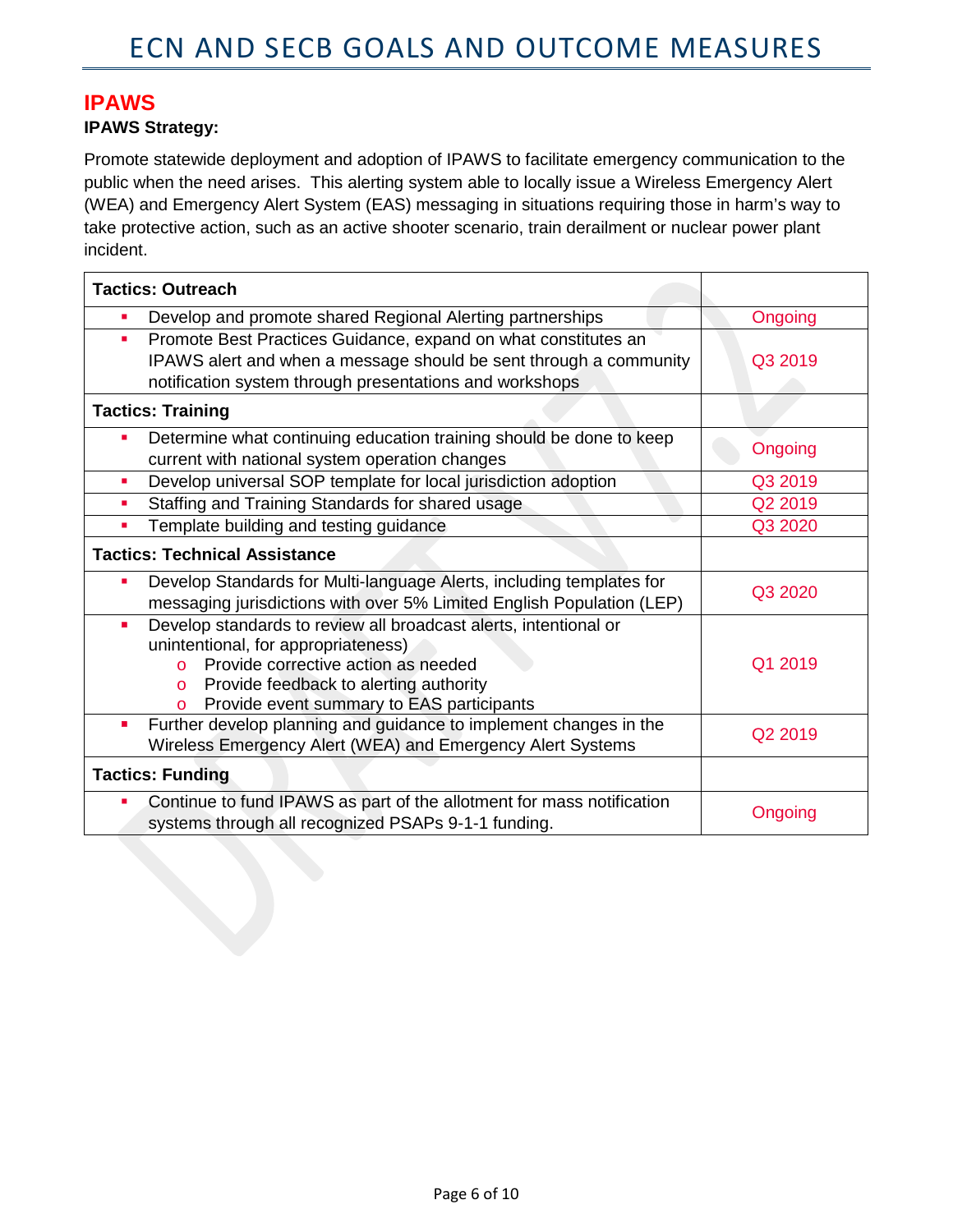# **Interoperability**

#### **INTEROP Strategy:**

Establish methodology for the interoperability between differing public safety communication platforms.

| <b>Tactics:</b> |                                                                                                                              |                     |
|-----------------|------------------------------------------------------------------------------------------------------------------------------|---------------------|
|                 | Establish guidelines for interoperability between ARMER and LTE networks                                                     | Q2 2021             |
| ٠               | Evaluate value of ISSI as a potential statewide resource                                                                     | Q4 2019             |
| п               | Establish guidelines for data interfaces between public safety agencies                                                      | Q2 2021             |
|                 | Establish on-going relationships with fusion centers and other public safety<br>data warehouses to understand shared needs   | Ongoing             |
|                 | Evaluate feasibility of statewide CAD interoperability                                                                       | Q3 2019             |
| ٠               | Develop IPAWS tools for ICS leadership to include job aides and<br>evaluation guidelines                                     | Q <sub>2</sub> 2019 |
| ٠               | Explore the value of a set of applications used statewide providing a<br>common platform for key interoperability data needs | Q2 2019             |
| ٠               | Explore existing government tools and applications to understand barriers<br>preventing their use, for example N-DEx, HSIN   | Q4 2019             |
| ٠               | Explore tools and applications that are being marketed for public safety use<br>to determine long term viability             | Ongoing             |
| ٠               | Continue to engage workgroups and subcommittees to further<br>conversations such as standards, grants and training           | Ongoing             |

#### **INTEROP Strategy:**

Support the development of interoperable technical and/or operational plans, particularly for counties bordering another state or province or for those using disparate systems.

| <b>Tactics:</b> |                                                                                                                                               |         |
|-----------------|-----------------------------------------------------------------------------------------------------------------------------------------------|---------|
|                 | Determine future of Motobridge interoperability tool and identify steps to<br>advance along that path.                                        | Q4 2019 |
|                 | Work with border states to expand "edge match" geospatial dataset to<br>improve call routing and enhanced mapping for location identification | Q4 2021 |
|                 | Work with border states to allow IPAWS alerting across state borders                                                                          | Ongoing |
|                 | Meet with border counties to evaluate current technical capability,<br>awareness of capability, and current interoperability plans.           | Ongoing |
|                 | Where technology exists and planning or awareness lacks, assist in the<br>development of interoperable plans to support LMR interoperability. | Ongoing |
|                 | Work with border states to allow 9-1-1 call/text transfer with ALI data<br>between disparate networks                                         | Ongoing |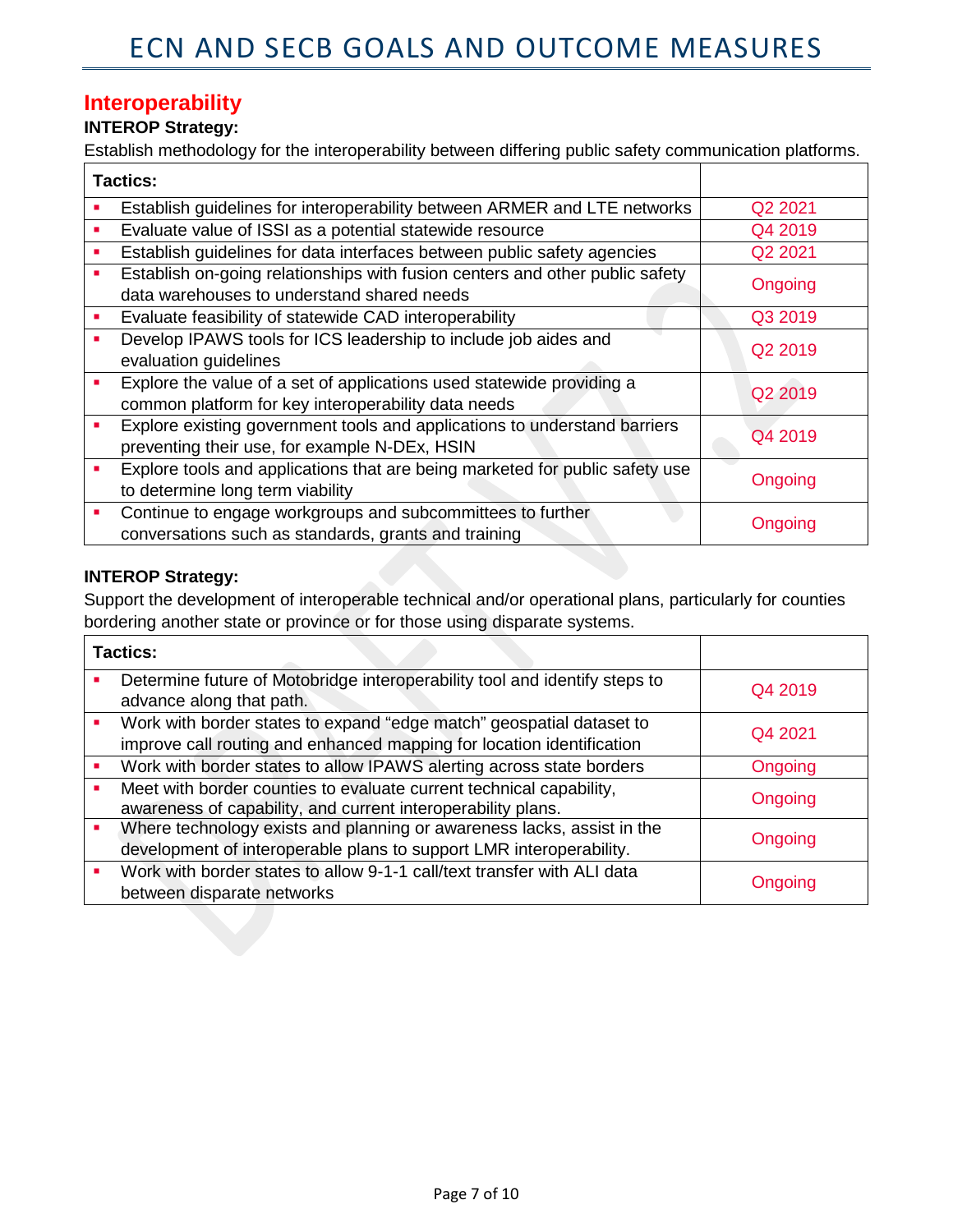#### **INTEROP Strategy:**

Support Federal interoperability initiatives through participation in Federal Programs

| <b>Tactics:</b> |                                                                             |         |
|-----------------|-----------------------------------------------------------------------------|---------|
|                 | Participate in Federal committees and workgroups, including but not limited |         |
| to:             |                                                                             |         |
| $\circ$         | National Public Safety Telecommunications Council (NPSTC)                   |         |
| $\circ$         | <b>FirstNet Authority</b>                                                   |         |
| $\circ$         | National Council of Statewide Interoperability Coordinators                 |         |
|                 | (NCSWIC)                                                                    |         |
| $\Omega$        | <b>SAFECOM</b>                                                              | Ongoing |
| $\circ$         | <b>FEMA Regional Emergency Communication Coordination</b>                   |         |
|                 | Working Group (RECCWG)                                                      |         |
| $\circ$         | Communications Security, Reliability and Interoperability                   |         |
|                 | Council (CSRIC)                                                             |         |
| $\circ$         | National 9-1-1 Program                                                      |         |

#### **INTEROP Strategy:**

Provide support for technology and personnel through the Communications Unit and Strategic Technology Reserve programs.

| <b>Tactics:</b>                                                                                                         |         |
|-------------------------------------------------------------------------------------------------------------------------|---------|
| Identify funding needs and sources for upgrading or replacing existing<br>Strategic Technology Reserve LMR technologies | Q4 2019 |
|                                                                                                                         |         |
| Explore viability of establishing a wireless broadband cache into Strategic                                             | Q4 2019 |
| <b>Technology Reserve</b>                                                                                               |         |
| Establish training and exercising expectations for Strategic Technology                                                 |         |
| Reserve equipment                                                                                                       | Q4 2019 |
| Develop ongoing maintenance and replacement schedules for Strategic                                                     | Q4 2020 |
| <b>Technology Reserve equipment</b>                                                                                     |         |
| Provide support for Communications Unit program through education of                                                    |         |
| <b>COMU</b> personnel                                                                                                   | Ongoing |
| Maintain awareness of Federal COMU guidance and strive to keep                                                          |         |
| Minnesota's COMU program on leading edge                                                                                | Ongoing |
| Support exercising opportunities for COMU personnel                                                                     | Ongoing |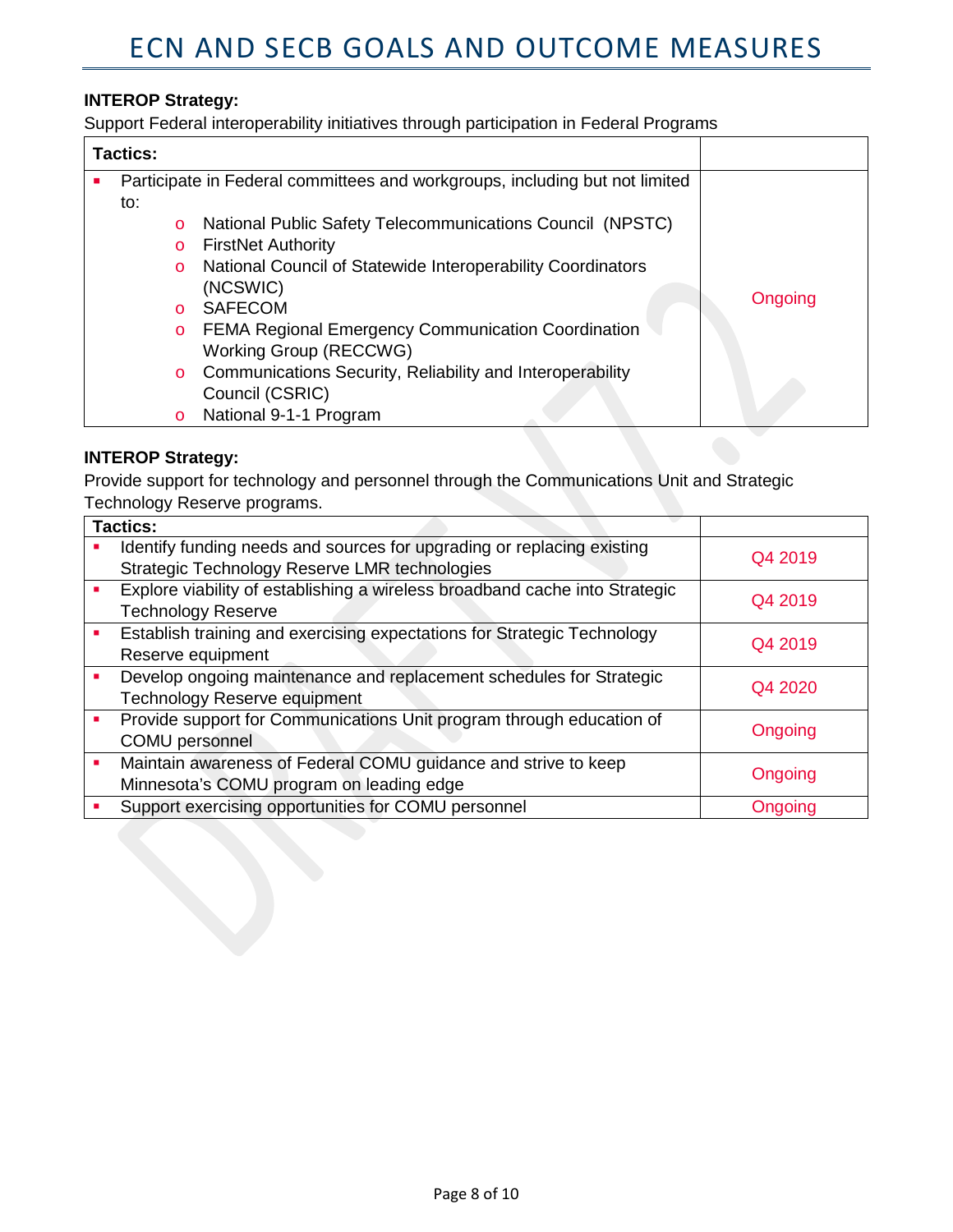# **Goal 2: Ensure adequate resources at the state and local levels of government to support current and emerging public safety communication technologies.**

#### **Strategy:**

Communicate to PSAPs minimum technical requirements for CPE and CAD to support i3 FE.

| <b>Tactics:</b>                                                                                     |         |
|-----------------------------------------------------------------------------------------------------|---------|
| Introduce minimum 9-1-1 technology standards for PSAPs via NG911<br>Committee                       | Q3 2020 |
| Perform outreach to each region in order to communicate standards and<br>provide feedback to PSAPs. | Q4 2021 |

#### **Strategy:**

Evaluate funding alternatives to maintain a public safety communications platform.

| <b>Tactics:</b> |                                                                                                                              |         |
|-----------------|------------------------------------------------------------------------------------------------------------------------------|---------|
|                 | Explore options such as user fees, prioritization, shared technology and<br>other alternatives                               | Q3 2019 |
|                 | Establish value proposition by requiring itemized pricing from vendors and<br>comparing prices with other states and systems | Ongoing |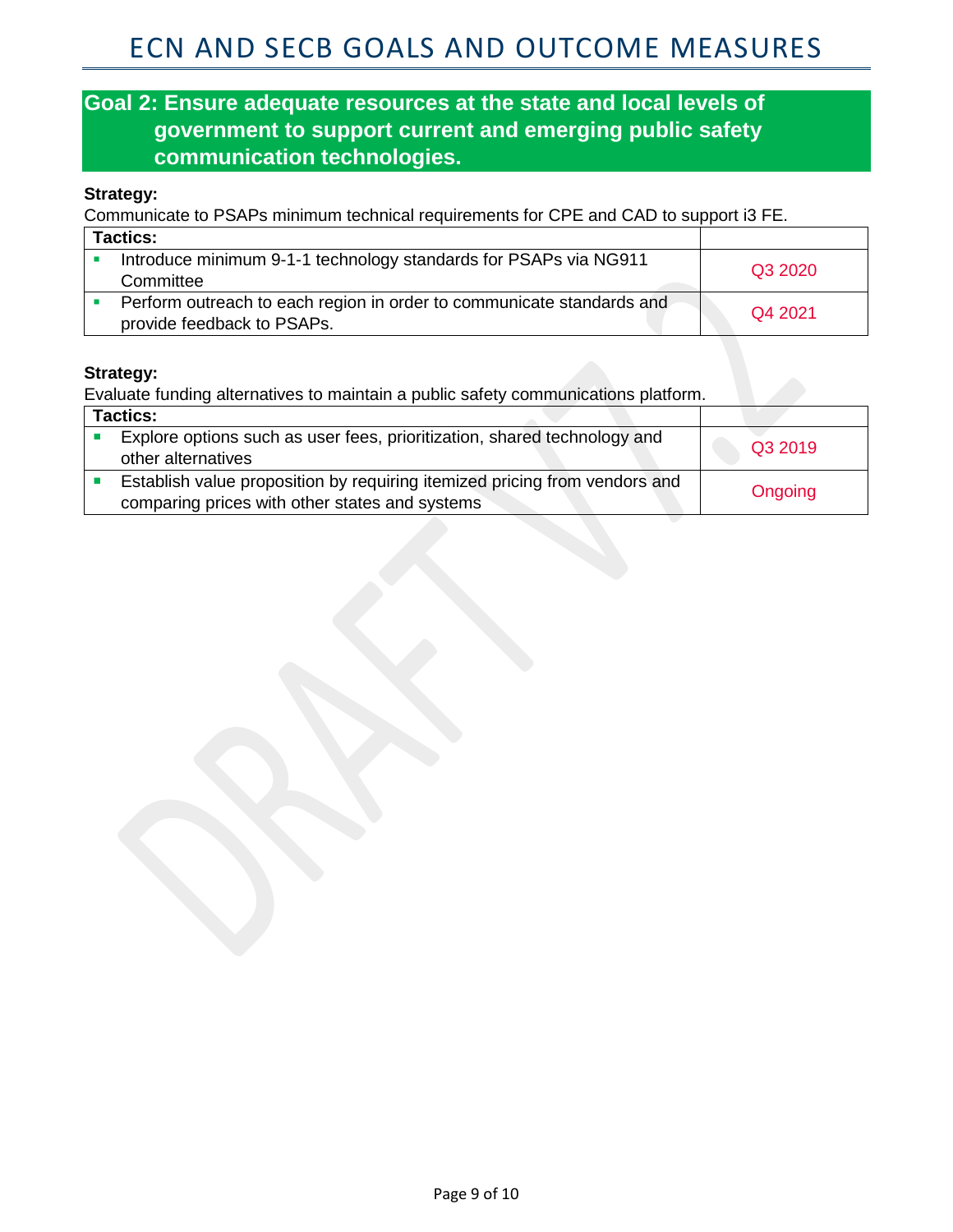#### **Goal 3: Ensure all stakeholders understand public safety communications and its critical role in all aspects of public safety.**

#### **Strategy:**

ECN to provide increased outreach and education for enterprise/Multi-Line Telephone System (MLTS) solution providers and system owners to properly integrate with 9-1-1

| <b>Tactics:</b>                                                    |         |
|--------------------------------------------------------------------|---------|
| Create one-page info sheet about Private Switch/Automatic Location |         |
| Information (PS/ALI) services that PSAPs can use when working with | Q1 2019 |
| MLTS solution providers and owners                                 |         |

#### **Strategy:**

ECN and SECB members to educate decision-makers about the criticality of public safety communication systems and changes necessitated by changing technology behaviors of consumers

| <b>Tactics:</b>                                                                                                                      |         |
|--------------------------------------------------------------------------------------------------------------------------------------|---------|
| Maintain ECN and SECB websites                                                                                                       | Ongoing |
| Educate public safety partners on the role of the SECB, Regional<br>Emergency Communication Boards/Emergency Services Boards and ECN | Ongoing |
| Support the Regional Interoperability Coordinator (RIC) program                                                                      | Ongoing |

#### **Strategy:**

Define guidelines and recommendations for wireless broadband that are in alignment with pertinent federal, state and local goals.

| <b>Tactics:</b>                                                                                                                                                                                                                                                                   |                     |
|-----------------------------------------------------------------------------------------------------------------------------------------------------------------------------------------------------------------------------------------------------------------------------------|---------------------|
| Create workgroups to develop recommendations and guidelines for<br>wireless broadband                                                                                                                                                                                             | Q2 2019             |
| Develop wireless broadband recommendations and guidelines for Identity<br>Credentialing and Access Management (ICAM), Quality of Service Priority<br>and Preemption (QPP), LTE Talkgroups, Criminal Justice data sharing on<br>FirstNet and other wireless broadband requirements | Q <sub>2</sub> 2019 |
| Further develop roles between agencies, carriers and ECN                                                                                                                                                                                                                          | Q <sub>2</sub> 2019 |

#### **Strategy:**

Provide training opportunities to system users to ensure first-rate performance on new or infrequently used technologies.

| <b>Tactics:</b>                                                    |         |
|--------------------------------------------------------------------|---------|
| ECN and Alexandria Technical College to review, update, and expand |         |
| training materials                                                 | Ongoing |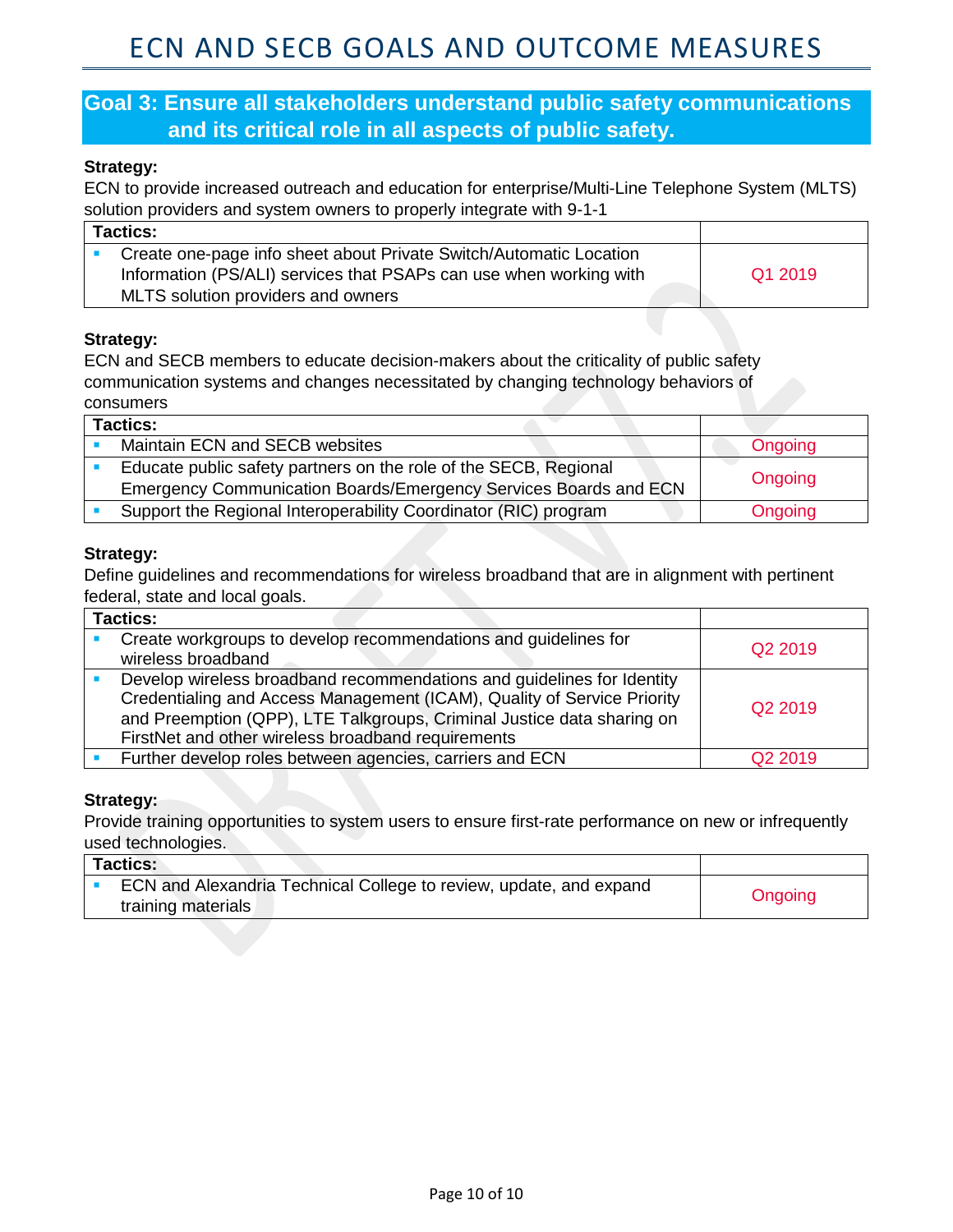# **Wireless Industry Announces Development in Improving 9-1-1 Location Accuracy.**

Leveraging commercial technologies to better enable first responders in locating 9-1-1 callers

- •
- WASHINGTON In a development to help save lives and enhance the safety of Americans, CTIA announced today that nationwide wireless providers AT&T, Sprint, T-Mobile and Verizon are adding new location-based tools with existing wireless 9-1-1 location technologies this year.

By integrating device-based hybrid (DBH) location technology solutions – similar to those used by popular commercial services, like ride-sharing and navigation apps – the public safety community can more accurately determine a wireless 9-1-1 caller's location, particularly inside buildings.

DBH solutions use a combination of technologies and sensors—including satellite GPS and crowd-sourced Wi-Fi measurements— that can supplement wireless providers' existing 9-1-1 network and device-assisted information to produce a higher-accuracy location, particularly indoors.

"Dialing 9-1-1 is likely the most important call you ever make, and the wireless industry's adoption of DBH technologies will make it easier for first responders to find you indoors more quickly and accurately," said Tom Sawanobori, SVP and Chief Technology Officer of CTIA.

Almost 200 million 9-1-1 calls are made from mobile wireless handsets each year, and the wireless industry continues to invest and innovate to improve wireless 9-1-1 capabilities as local 9-1-1 call centers are on the cusp of upgrading from decades old landline-based systems to Next Generation 9-1-1 systems designed for the modern, mobile wireless era.

In addition to producing higher-quality indoor location information, the benefits of using DBH for wireless 9-1-1 calls also include:

- **Offers nationwide coverage**. DBH solutions for wireless 9-1-1 calls will be available in every American community where nationwide wireless providers offer service.
- **Enables widespread consumer use**. DBH will be available with the most popular wireless operating systems, including Google's Android and Apple's iOS, covering the majority of mobile wireless devices sold domestically. Consumers will be able to use their existing DBH-capable mobile device with no special applications or user interactions to activate the technology when calling 9-1-1.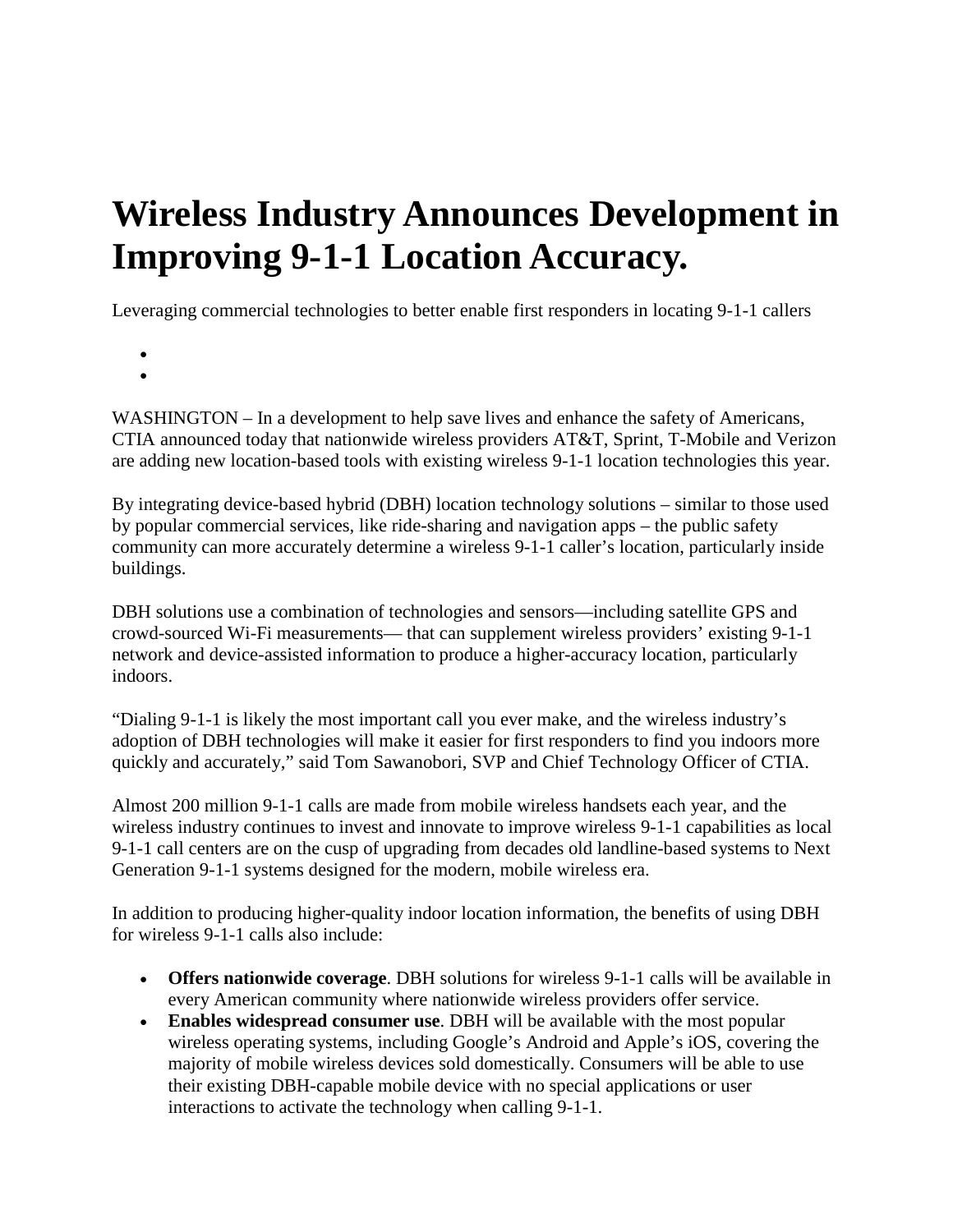• **Eases integration for 9-1-1 emergency call centers**. The adoption of DBH solutions for wireless 9-1-1 calls will not require Public Safety Answering Points (PSAPs) to install new equipment or software, interface to new location service providers, or incur additional costs.

Today's announcement is one of numerous efforts that CTIA, the association that represents the U.S. wireless industry, and its member companies have undertaken to improve wireless 9-1-1 location information in partnership with leading 9-1-1 associations, APCO International Inc. (APCO) and the National Emergency Number Association (NENA).

The 9-1-1 Location Technologies [Test Bed LLC](http://www.911locationtestbed.org/) is a testing environment for new technologies that are designed improve indoor 9-1-1 location accuracy, including innovations to determine a caller's vertical location. DBH solutions have produced a reliable and accurate horizontal location in various types of buildings and across all morphologies during testing in the Test Bed.

CTIA is also leading the development of the [National Emergency Address Database](http://www.911nead.org/) (NEAD), which will contain the verified street addresses of commercially-deployed Wi-Fi Access Points and Bluetooth Beacons. When combined with DBH solutions, the NEAD will further enhance wireless providers' ability to provide emergency call centers with a dispatchable location for the 9-1-1 caller— recognized as the preferred data for indoor 9-1-1 location information by the public safety community.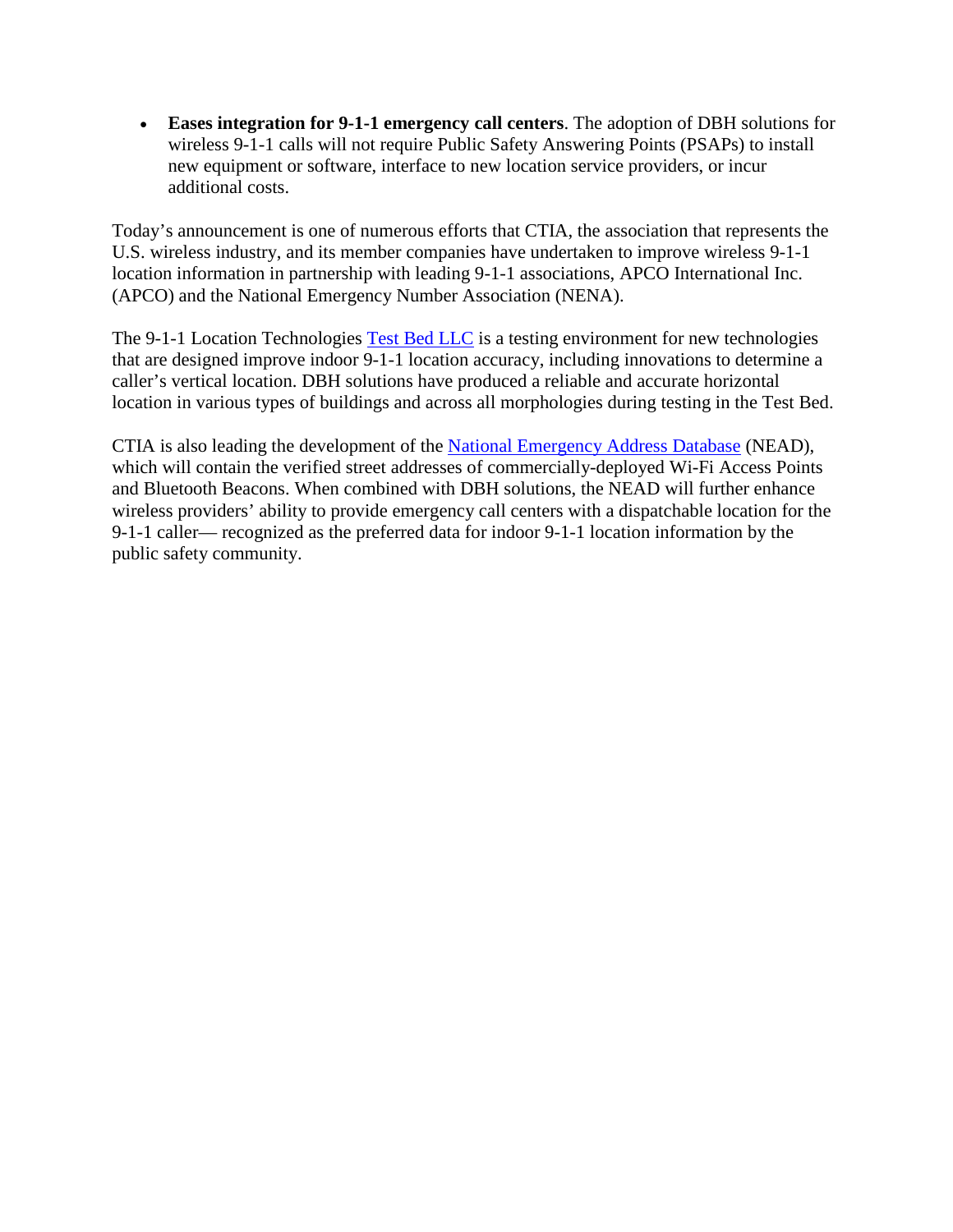# The PSAP's Guide to Wireless 911 Location



#### SAFETY SERVICES

101100110010

#### WHAT IS WIRELESS DISPATCHABLE LOCATION SERVICES (WDLS)?

While existing network-based wireless 9-1-1 location is highly reliable, it is typically slower and less precise than newer commercial or handsetbased location technologies such as Google's Android-based ELS, Apple's HELO or Samsung's Advanced 9-1-1.

WDLS combines the speed and accuracy of device-initiated location with the reliability of network-initiated location to determine the single best location for the PSAP.

In other words, it captures the best of both worlds for locating wireless 9-1-1 callers.

#### HOW DOES WDLS ADDRESS THE PROBLEM OF WIRELESS 911 LOCATION?

Wireless Dispatchable Location Services (WDLS) is a carrier-centric solution that aggregates data from all available sources: handsets, GPS, WiFi, subscriber-provided address, beacons and more. Through a proprietary process of validation and optimization, West is able to derive the best possible location for public safety.

WDLS uniquely compares all location data against traditional, GPScentric, network based-location to calculate the single and most optimal location.

#### WHAT ARE THE BENEFITS OF WDLS TO PSAPS?

- No costs/changes to PSAP equipment, infrastructure or workflow
- Location is delivered to the PSAP within the existing 9-1-1 call flow
- Eliminates potential confusion at the PSAP by delivering a single, reliable and trusted location
- Reduces the potential for location spoofing by using the network location as a validation point
- Ability to seamlessly integrate any new data sources that become available

#### IS THE WDLS LOCATION AVAILABLE TO PSAPS?

WDLS is a carrier-centric solution available today. PSAPs who are interested in realizing the benefits of WDLS should contact carriers directly to learn more about their planned timeframes for testing and adoption.

#### West's Safety Services

We connect the public with public safety. We deliver solutions that determine a 9-1-1 caller's location, then we route that call to the nearest public safety answering point.

More than 444M 9-1-1 transactions facilitated each year

Supporting more than  $100$  carriers

186K+ 9-1-1 calls answered by West's Emergency Call Relay Center

40+ years 9-1-1 expertise and innovation

#### Connect With Us

**Online:** west.com/safetyservices **Phone:** 877.262.3775 **Email:** safetyservices@west.com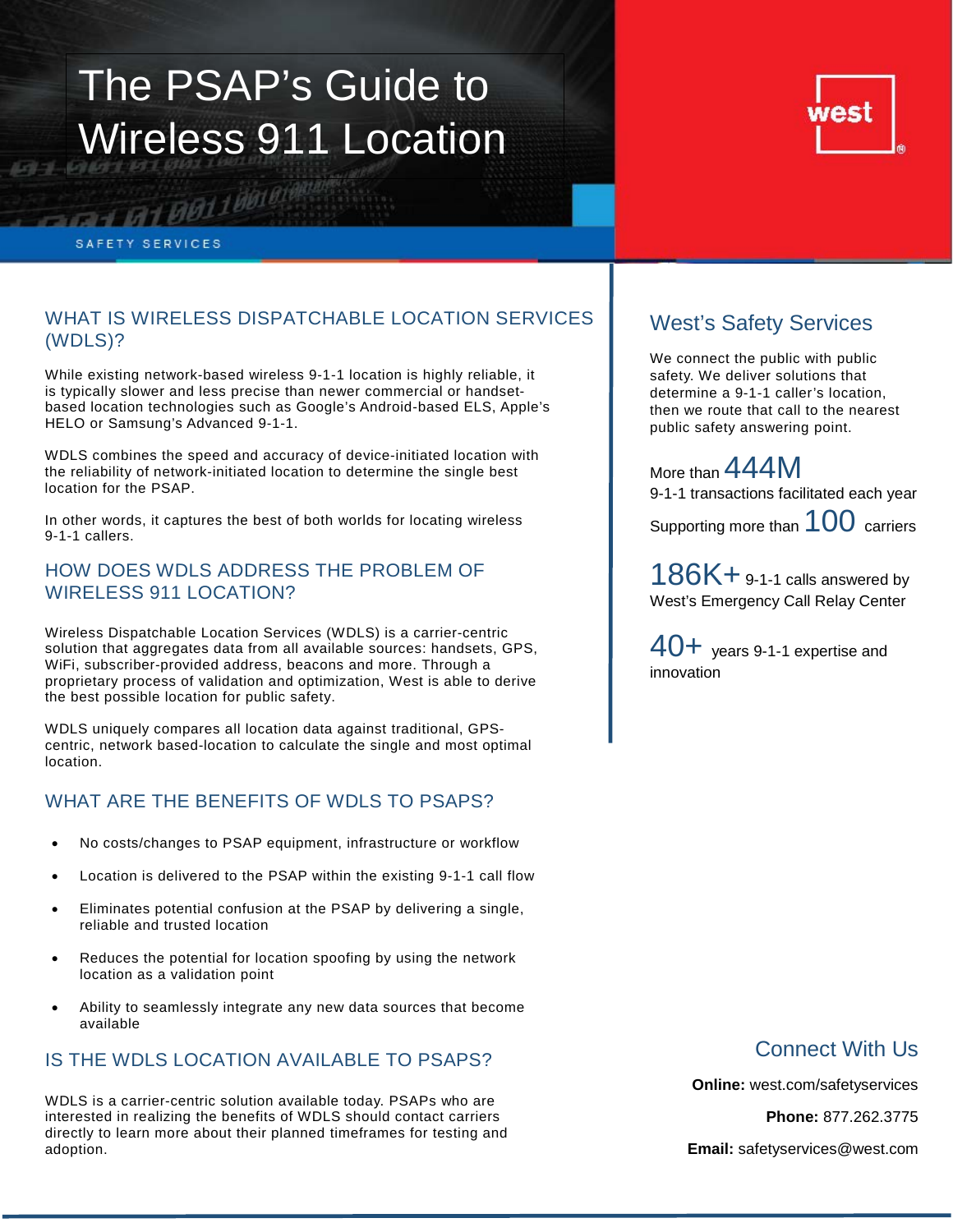# Technical Operations Committee – 09/20/2018 *9-1-1 Data Update*

Metropolitan Emergency Services Board

2099 University Avenue St. Paul, MN 55102 Web: www.mn-mesb.org

## 1. Statewide GIS Data Standards:

- a. The Minnesota Geospatial Advisory Council (GAC) Standards Committee met on 7/18/2018 to review the comments received during the initial 60-day public review and comment period for the proposed Minnesota Road Centerline Standard (MRCS) schema. The committee did not complete its review at the July meeting and is expected to reconvene in the fall to continue discussions. A second public review and comment period is likely.
- b. The nine metro counties have completed their transition to the Minnesota Statewide Address Point Standard schema. Schema validations conducted by MetroGIS/Met Council during aggregation will identify issues back to the county GIS departments for their correction.
- c. MESB submitted a letter to Randy Knippel, Chair of the metro Data Producers Work Group, supporting the metro counties continued transition to and usage of geodata standards adopted by the GAC for creating the regional datasets. The continued availability of updated, regionallystandardized address point data, road centerline data and tax parcel datasets is vital to MESB's ability to conduct its region-wide work. Use of GAC standards will facilitate long-term data federation and use with the counties adjoining the metropolitan region in support of a statewide NG 9-1-1 system.
- d. MESB submitted a letter to the Minnesota Data Practices Office requesting a formal opinion on whether the ESZ and PSAP service area polygon dataset is considered public or non-public.

# 2. Regional GIS Data Aggregation:

- a. Centerline: The MetroGIS/Met Council processes updates of the MRCC daily to the MN Geospatial Commons website. Each metro county's most recent centerline data that has been uploaded to the portal and passed validations is included in the regional dataset. The seven metro counties are using this process for MRCC updates. Chisago and Isanti Counties have established their portal accounts to begin dataset submission. Chisago is pretesting their centerline by running the validation tool locally to resolve errors prior to starting the aggregation process. Isanti is working through the final details of its county position on free and open data and is hopeful to begin aggregation in Q1 2019.
- b. Address Points: In August, seven of the metro counties completed aggregation of their address points into a regional dataset in the MN Statewide Address Point Standard schema. The first regional dataset was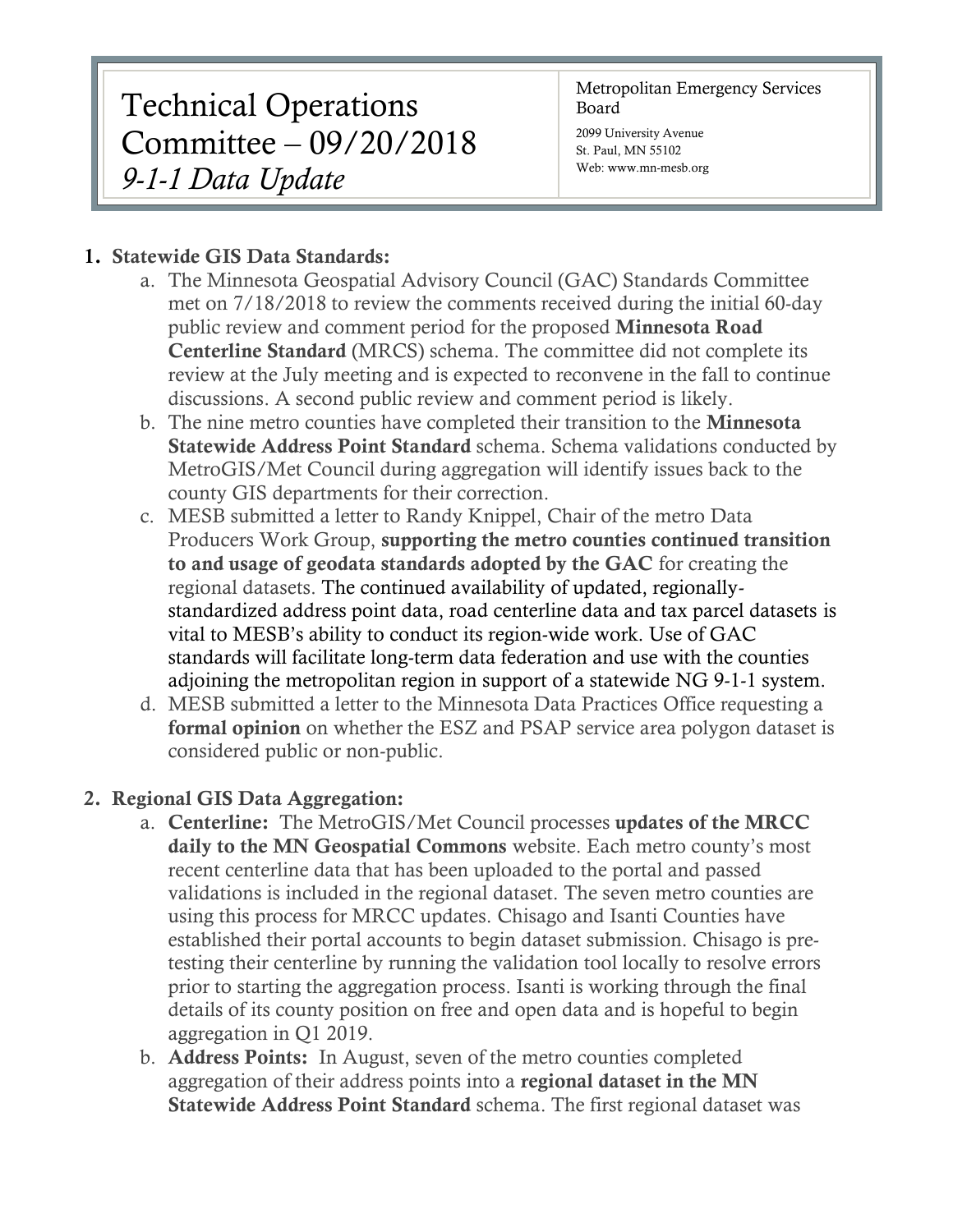posted to the MN Geospatial Commons on 8/29/18 and, on 9/5/18, Met Council/MetroGIS began the nightly validation and aggregation process, similar to that used with the MRCC. On 9/10/18, Chisago County uploaded its address points in the state schema for aggregation to the regional dataset. Isanti County is working through the final details of its position on free and open data and is hopeful to begin aggregation in Q1 2019.

c. MESB presented a project proposal for a Regional Data Viewer that was accepted by the MetroGIS Coordinating Committee. The data viewer would allow visibility to the most current versions of the regional geospatial datasets central to the business needs of E9-1-1 and NG9-1-1. The application would be used for viewing the data and enhancing communications and interactions between the GIS-enabled and non-GIS enabled professionals engaged in the work of validating and maintaining 911 related data.

## 3. Regional PSAP/ESZ Boundaries:

#### a. Regional PSAP/ESZ polygon boundary dataset recent changes:

i. Very minor 'snapping' and adjustments to Dakota County's ESZs due to MapSAG validations run in preparation for a possible GIS-based MSAG trial.

#### 4. Verizon Data Transition from West Mobility to Comtech

- a. Verizon's cutover of LTE data management from West to Comtech occurred in July. Comtech has told MESB that Verizon CDMA data in MN will likely cutover in early November 2018.
- b. The issue that Pete had informed the PSAPs about with "0" uncertainty on Verizon Phase 1 calls (rather than 4043 when data was managed by West) is still occurring and is an issue nationally. Comtech and West have been having discussions on possible solutions.
- c. Maintenance processes and related issues for Minnesota-Verizon under Comtech continue to be hammered out. Routing updates are being handled between Comtech and MESB (on behalf of all metro PSAPs) using routing spreadsheets exchanged via email.

## 5. Wireless Data:

- a. As was reported at the July 911 TOC meeting, the State of MN decided to pull out of the MNIT-supported WERM application for managing wireless cell sector routing. Multiple factors led to this decision, including MESB's concerns about the application's operational inefficiencies and data quality issues with the current WERM application and work/data flows.
- b. Effective 9/10/18, the WERM application is no longer being used for MESB area wireless routing management.
- c. The new process for wireless routing for all carriers is to exchange, by email, routing spreadsheets between the carrier, or its database vendor, and the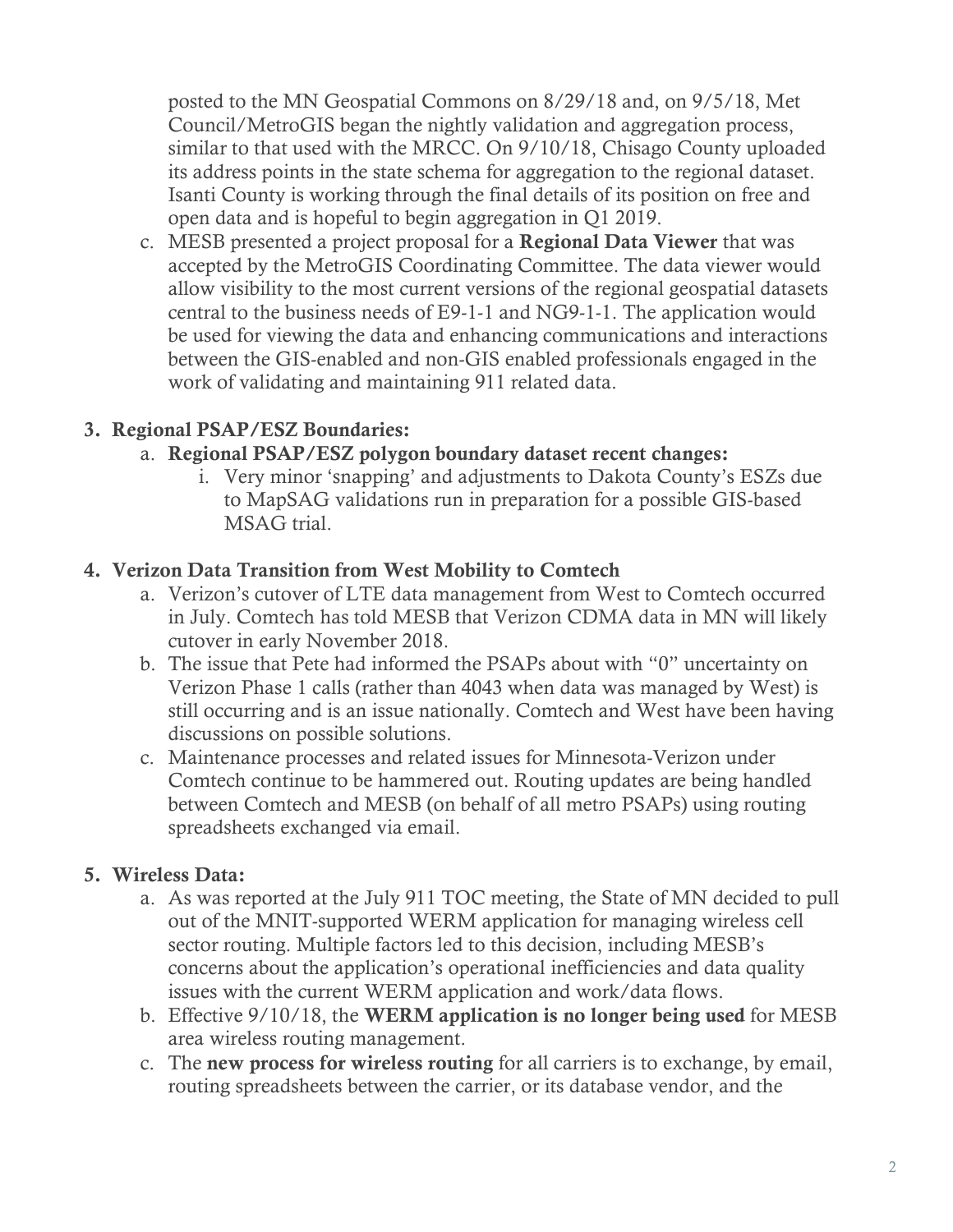MESB on behalf of the metro area PSAPs. Metro area PSAPs were surveyed in August and 100% of respondents had no concerns about MESB sending routing directly back, rather than sending it through the PSAP for final review. MESB PSAPs can always email *mesbgis@mn-mesb.org* and request that MESB review the routing for a specific sector or call.

d. MESB has also continued to explore alternatives for simplifying wireless ALI data screen content and moving toward both content and format that are more like that used in other parts of the country. In August, MESB conducted a survey of metro PSAPs on wireless ALI content to gather input. About 81% of primary MESB PSAPs responded. Further information on the survey results, discussions held with Comtech and West, and conclusions on next steps will be provided at the September 911 TOC meeting.

#### 6. CenturyLink 911 Database System Integration:

- a. Cindy Rolland, CenturyLink's 911 Database Manager for MN, will be visiting the week of 9/17/18 for meetings with the MESB and ECN. Cindy replaces Dawn Evangelist who retired.
	- i. Cindy Rolland's contact information is: cindy.rolland@centurylink.com, 407-884-1735 (ofc), 407-230-3881 (cell).
	- ii. West Safety Services data contacts remain the same:
		- 1. Stephanie Rossi, primary MN Analyst: analyst\_mn@west.com, 800-347-5799 option 2, or direct srossi2@west.com, 720-494-6383
		- 2. 911NET support = 877-856-7504

#### 7. Regional 911/GIS Data Synchronization:

- a. MESB is continuing to prepare and share with county GIS departments and PSAPs the error details from the recent ALI geocoding.
- b. MESB staff is working with Sherburne County to update their MSAG street names to conform to MESB MSAG and metro area GIS standards. Sherburne has CAD compatibility issues on a few of the recommended changes.
- c. Attached is a high-level summary of the data synchronization activity by PSAP.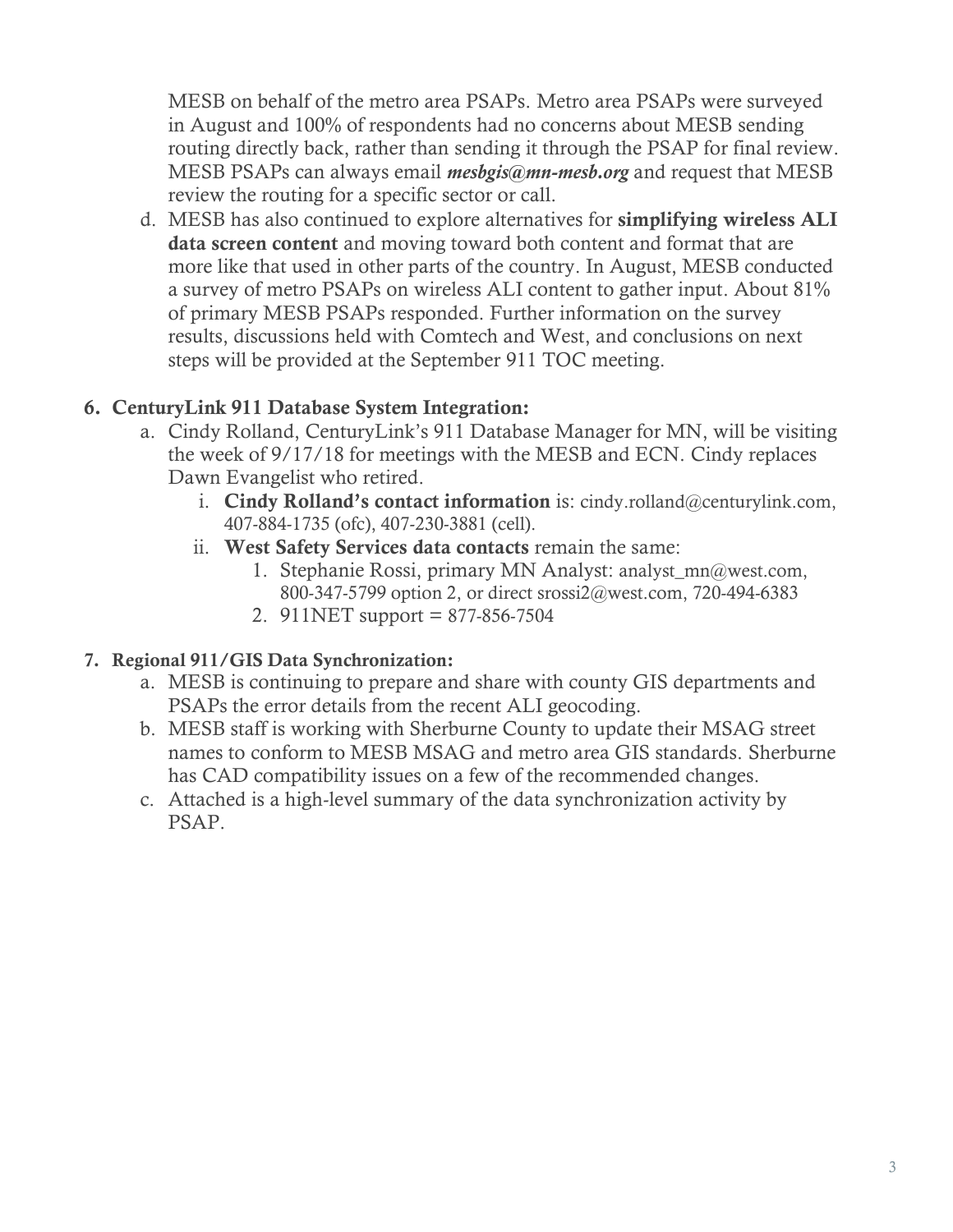|                     | 9-1-1/GIS Data Synchronization |                                 |                                   |                          |                        | <b>GIS Integration</b>    |                                          |                                                |                                                 |                 |                           |                                                 |
|---------------------|--------------------------------|---------------------------------|-----------------------------------|--------------------------|------------------------|---------------------------|------------------------------------------|------------------------------------------------|-------------------------------------------------|-----------------|---------------------------|-------------------------------------------------|
| <b>PSAP</b>         | ESZ<br>Validations             | Response<br>Area<br>Validations | <b>Street Name</b><br>Validations | Postalize<br><b>MSAG</b> | Address<br>Validations | Address ESN<br>Validation | Integration<br>to Regional<br>Centerline | Integration<br>to Regional<br><b>ESZ Layer</b> | Integration<br>to Regional<br>Address<br>Points | <b>GIS MSAG</b> | Centerline<br>Validations | Integration<br>to Statewide<br>SIF&<br>ECRF/LVF |
| Airport             | complete                       | na                              | complete                          | complete                 | complete               | not started               | complete                                 | complete                                       | complete                                        | not started     | active                    | not started                                     |
| Anoka               | complete                       | complete                        | complete                          | complete                 | complete               | active                    | complete                                 | complete                                       | complete                                        | active          | active                    | not started                                     |
| Bloomington         | complete                       | na                              | complete                          | complete                 | complete               | not started               | complete                                 | complete                                       | complete                                        | not started     | active                    | not started                                     |
| Carver              | complete                       | complete                        | complete                          | complete                 | complete               | not started               | complete                                 | complete                                       | complete                                        | not started     | not started               | not started                                     |
| Chisago             | complete                       | complete                        | complete                          | complete                 | complete               | not started               | active                                   | complete                                       | complete                                        | active          | complete                  | not started                                     |
| Dakota              | complete                       | complete                        | complete                          | complete                 | complete               | active                    | complete                                 | complete                                       | complete                                        | active          | complete                  | not started                                     |
| Eden Prairie        | complete                       | na                              | complete                          | complete                 | complete               | not started               | complete                                 | complete                                       | complete                                        | not started     | active                    | not started                                     |
| Edina               | complete                       | complete                        | complete                          | complete                 | active                 | not started               | complete                                 | complete                                       | complete                                        | not started     | active                    | not started                                     |
| Ft Snelling/Airbase | active                         | not started                     | na                                | complete                 | na                     | not started               | complete                                 | complete                                       | complete                                        | not started     | not started               | not started                                     |
| Hennepin Sheriff    | complete                       | not started                     | complete                          | complete                 | complete               | not started               | complete                                 | complete                                       | complete                                        | not started     | active                    | not started                                     |
| Isanti              | complete                       | not started                     | complete                          | complete                 | complete               | not started               | active                                   | complete                                       | active                                          | not started     | active                    | not started                                     |
| Minneapolis         | complete                       | not started                     | complete                          | complete                 | active                 | not started               | complete                                 | complete                                       | complete                                        | not started     | active                    | not started                                     |
| Ramsey              | complete                       | active                          | complete                          | complete                 | complete               | active                    | complete                                 | complete                                       | complete                                        | not started     | complete                  | not started                                     |
| Scott               | complete                       | active                          | complete                          | complete                 | active                 | not started               | complete                                 | complete                                       | complete                                        | not started     | not started               | not started                                     |
| St Louis Park       | complete                       | na                              | complete                          | complete                 | complete               | not started               | complete                                 | complete                                       | complete                                        | not started     | complete                  | not started                                     |
| U of M              | complete                       | na                              | complete                          | complete                 | active                 | not started               | complete                                 | complete                                       | complete                                        | not started     | not started               | not started                                     |
| Washington          | active                         | not started                     | complete                          | complete                 | active                 | not started               | complete                                 | complete                                       | complete                                        | not started     | not started               | not started                                     |

**Summary of 9-1-1/GIS Data Preparation for NG9-1-1 (as of August 31, 2018)**